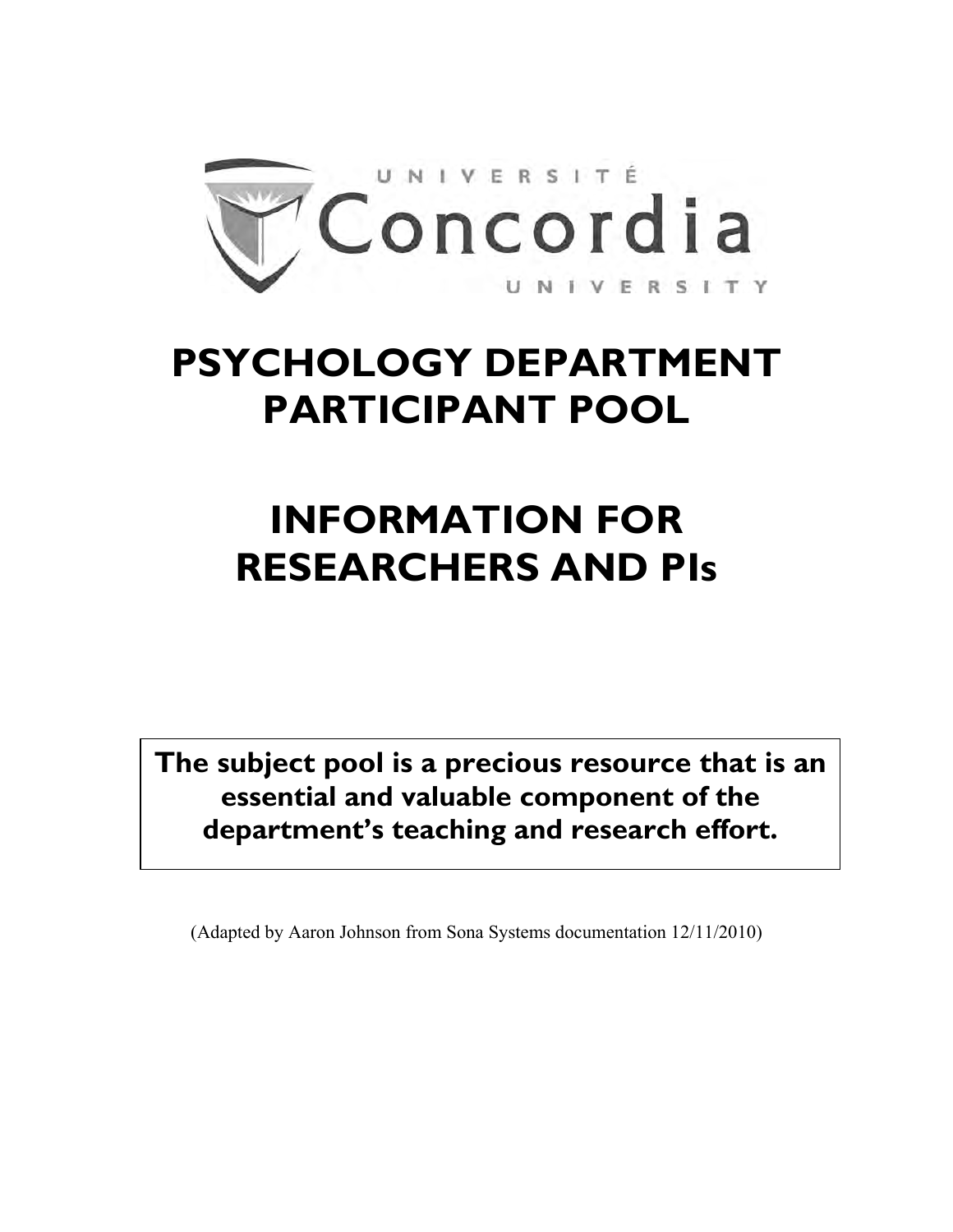# **TABLE OF CONTENTS**

| <b>Basic Functions</b> |  |
|------------------------|--|
|                        |  |
|                        |  |
|                        |  |
|                        |  |
|                        |  |
|                        |  |
|                        |  |
|                        |  |
|                        |  |
|                        |  |
|                        |  |
|                        |  |
|                        |  |
|                        |  |
|                        |  |
|                        |  |
|                        |  |
|                        |  |
|                        |  |
|                        |  |
|                        |  |
|                        |  |
|                        |  |
|                        |  |
|                        |  |
|                        |  |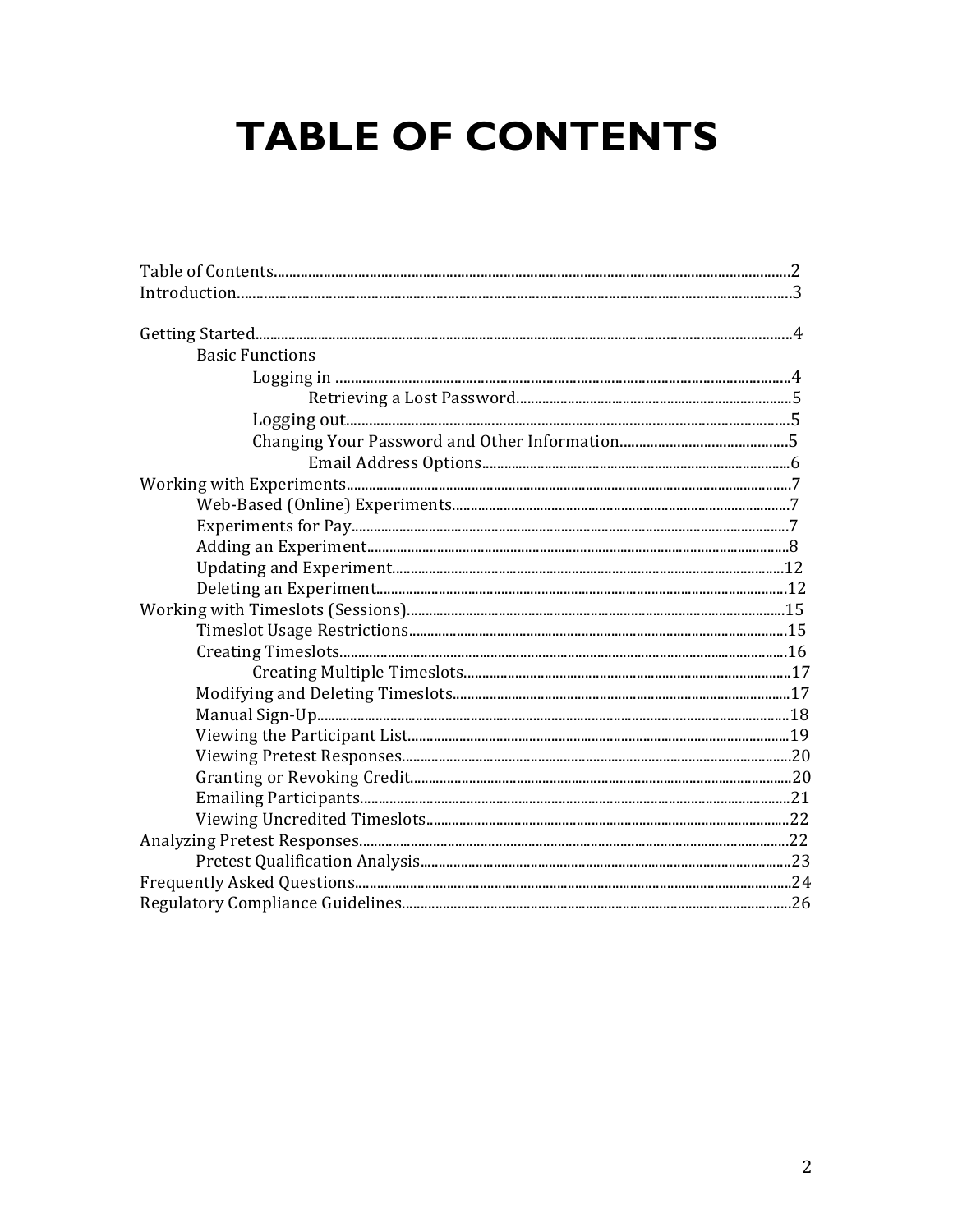# **INTRODUCTION**

## **PSYCHOLOGY DEPARTMENT PARTICIPANT POOL**

From the end of 2010, the participant pool will be based around the Sona Systems Experiment Management System (http://concordia.sona-systems.com/) a web-based software that can be used for the scheduling and management of human participant pools and the experiments they participate in. Students, experimenters, and principal investigators will all use the system for their respective purposes. As an experimenter, you can schedule the sessions (timeslots) when students may participate, the number of participants required in each session (and for the entire experiment), set how far in advance a participant can cancel an appointment, allow for pre-selection criteria and prescreening questionnaires, set reminder emails to be sent to both participants and experimenters, and grant or revoke credit after the session is complete. From the student's perspective, the system will be easier to sign up for experiments within the pool. Students will be able to log in to the system, see the list of available experiments (or search the list of available experiments by available timeslot), see which experiments they have not conducted (and which ones they have conducted). The system can also be used to cancel appointments, and it is equipped to issue automatic email reminders about upcoming experiments and appointments. Because students will loose credit for not showing up to appointments, it will increase the efficiency of your research efforts. Students will also be able to assign the credit to the appropriate course they are taking. All of this is handled through a simple web-based interface that you can access at any time, from any web browser. The system is highly configurable by the experimenter to allow for the individual differences in how labs use their participants.

*Principal Investigator Special Note:* This documentation applies to both experimenters and principal investigators (P.I.s). A P.I. can perform all the same functions on an experiment as an experimenter. This allows a P.I. to operate in an oversight role and monitor the progress of their experiments, and step in on behalf of the experimenter when necessary. However, one additional privilege of a P.I. is that only a P.I. can set up an experiment in the system. With this one exception, the privileges for P.I.s and researchers are the same. So throughout this documentation, the term "experimenter" can be used interchangeably with "principal investigator" except where otherwise noted.

In this manual, you will find detailed information about how to set up studies for the Psychology Department Participant Pool, arrange appointments, and give credit for studies. We hope we have covered every possible contingency for problems that you might encounter, but if not, please contact us. It is our hope that the new system will make it easier for researchers to run their experiments.

Sincerely, Aaron Johnson, Ph.D. Virginia Penhune Chair, Department Curriculum Committee Chair, Department Ethics Committee (aaron.johnson@concordia.ca) (Virginia.Penhune@concordia.ca)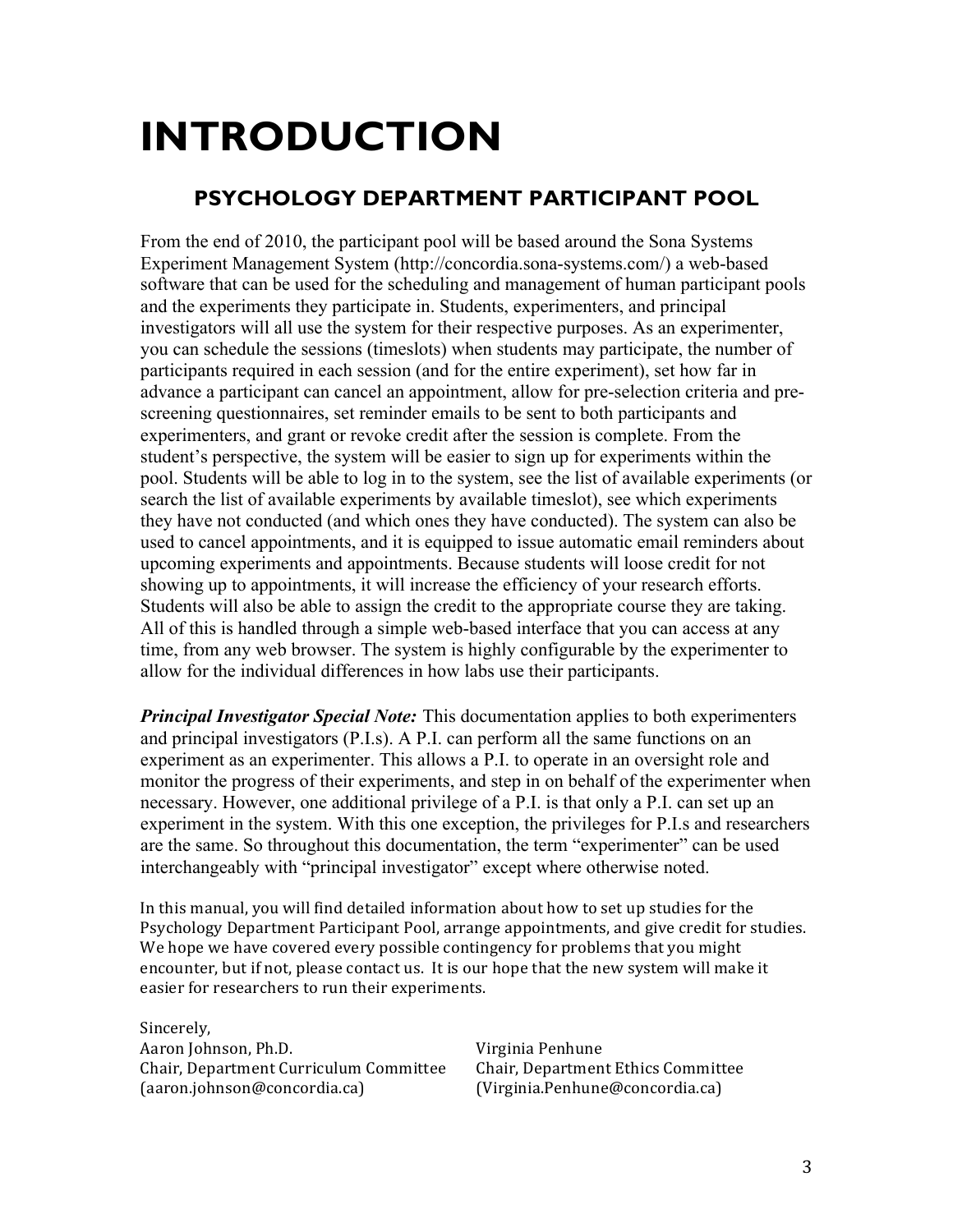# **EXPERIMENTER/P.I. DOCUMENTATION Log in at:**

http://concordia.sona-systems.com/

You will be emailed a user name and password by the participant pool coordinator. If you need an account set up for you (or a research assistant), email pat.wilson@concordia.ca.

## **Getting Started**

The system will work with any major web browser (Internet Explorer, Safari, Firefox, Google Chrome), and with older version of Internet Explorer and Netscape, however the layout may not be as clean. No functionality will be lost by using an older web browser. This documentation assumes you have a basic knowledge of how to use the web. On this system, it is not necessary to use the Back button. You can always use the toolbar on the top to navigate to anywhere on the site.

## *Logging In*

Your administrator will provide you with a username and password to login to the site, as well as the web address (http://concordia.sona-systems.com/). When you go to the front page of the site (the login page), you may see a link to request an account. This form is *only* for students. Do not use this form to request an account, as student accounts have an entirely different set of privileges, and the privileges are not appropriate for an experimenter.



**Figure 1 – System Login**

Once you login, you may be asked to review and acknowledge your organization's human subject policy. If required by the administrator, you will need to acknowledge this once every 6 months. You will see the Main Menu after you acknowledge the policy.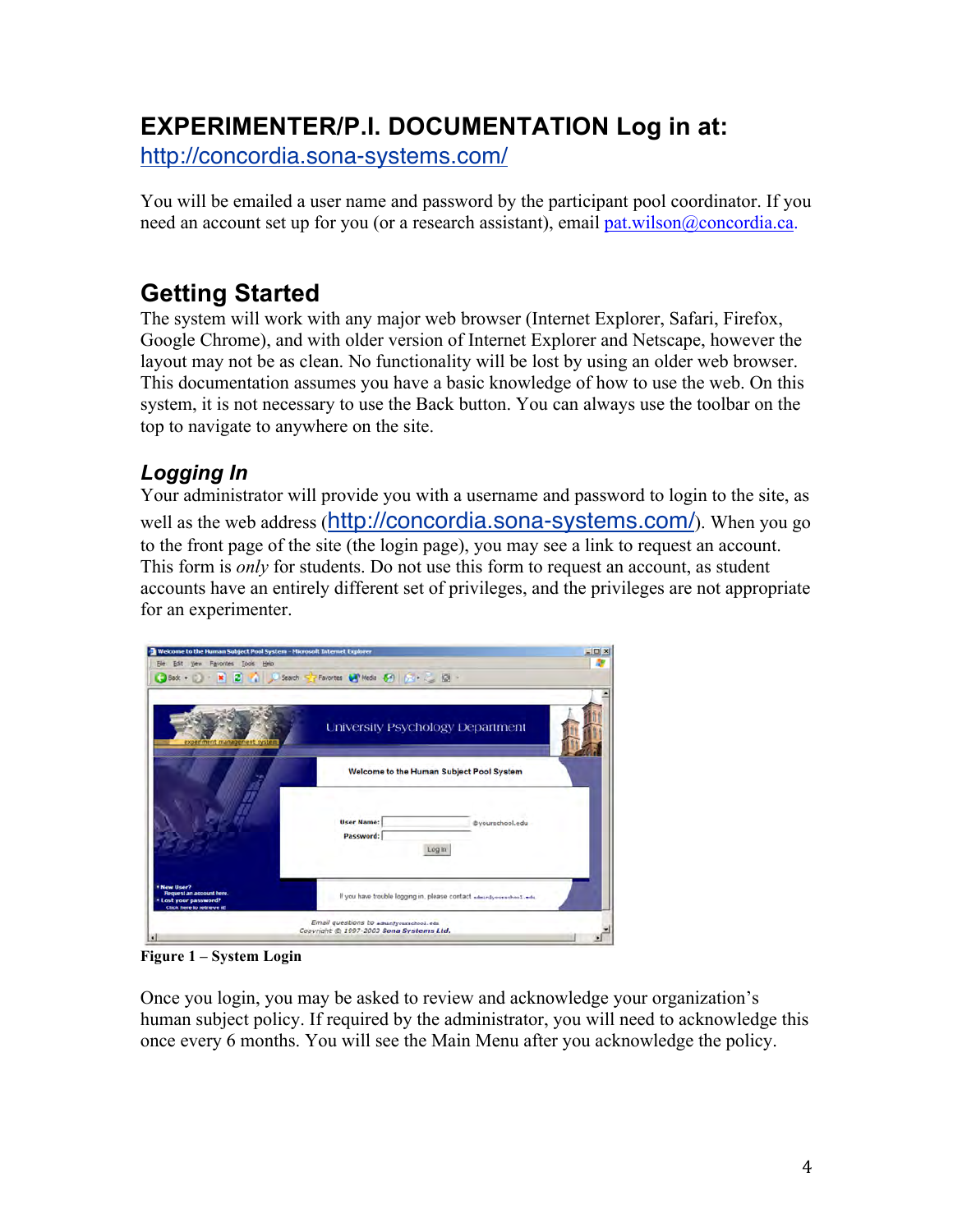

**Figure 2 – System Welcome Page**

Your login (also known as a session) will expire after a certain period of inactivity (30 minutes). This is done for security purposes. If this happens, you can always log in again. When you are done using the system, it is better to explicitly log out, to prevent any problems that may arise if someone uses your computer before the session expires.

## **Retrieving a Lost Password**

If you have forgotten or do not have your password, and the feature is enabled on the system, then you may choose to have your password emailed to you. You will see an option on the main login page if this feature is enabled. Your password will be emailed after you submit the form, and should arrive in your email box momentarily. If you provided an alternate email address (see the Email Address Options section of this documentation), it will be sent there. Otherwise, it will be sent to your main email address, which is derived from your user ID.

## *Logging Out*

When you are done using the system, choose Logout from the top toolbar to log out. You are now logged out. It is always a good security practice to close all your web browser windows as well, especially if you are using a computer that is shared by others.

## *Changing Your Password and Other Information*

If you would like to change your password or other information about yourself, choose My Profile from the top toolbar. If you would like to change your password, type your new password (twice, for confirmation) in the provided boxes. If you would *not* like to change your password, simply leave these boxes empty.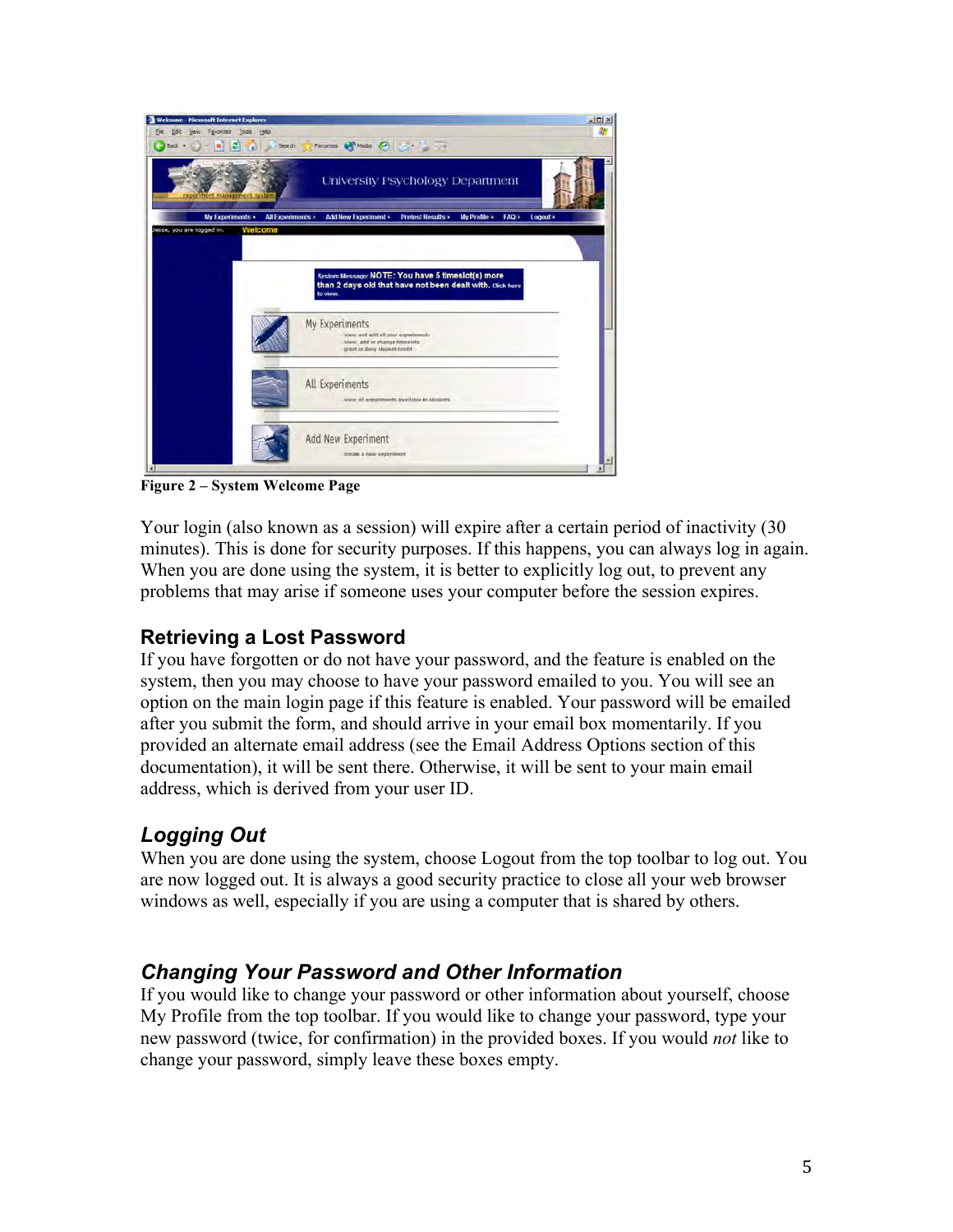

**Figure 3 - Updating Your Profile**

It is recommended you provide your phone number and office location, as most human subject committees require that this information be made available to research participants. If you are an experimenter, this contact information will be displayed to participants when they view information about the experiment. If you are a principal investigator, only your name will show (since the experimenter is the primary point of contact for an experiment).

### **Email Address Options**

There are certain events in the system that will cause an email notification to be sent to you. Most often, these are notifications that a participant has signed up or cancelled their sign-up for your experiments, but there are a few other cases where it may be used as well. The email address is also displayed to the participant when they view information about the experiment, in case they need to contact you with questions.

You have two choices for your email address. When you update your personal information, you will see a box where you may provide an alternate email address. If you provide such an address (this could be a Hotmail account, for instance), this is the address where any notifications will be sent, and this is also the address that will be displayed to other users (including participants in your experiments).

If you do not supply an alternate email address, the system will derive your email address from your username. Typically, it will add your organization's Internet domain to the end of your user ID to form the address, so if your user ID is "jsmith" and your organization's Internet domain is "yourschool.edu" then it would derive your email address as "jsmith@yourschool.edu".

In some cases, depending on how the system is configured, you will be required to provide an email address (which will be listed as "Email Address" instead of "Alternate Email Address") and all emails to you will go to that address.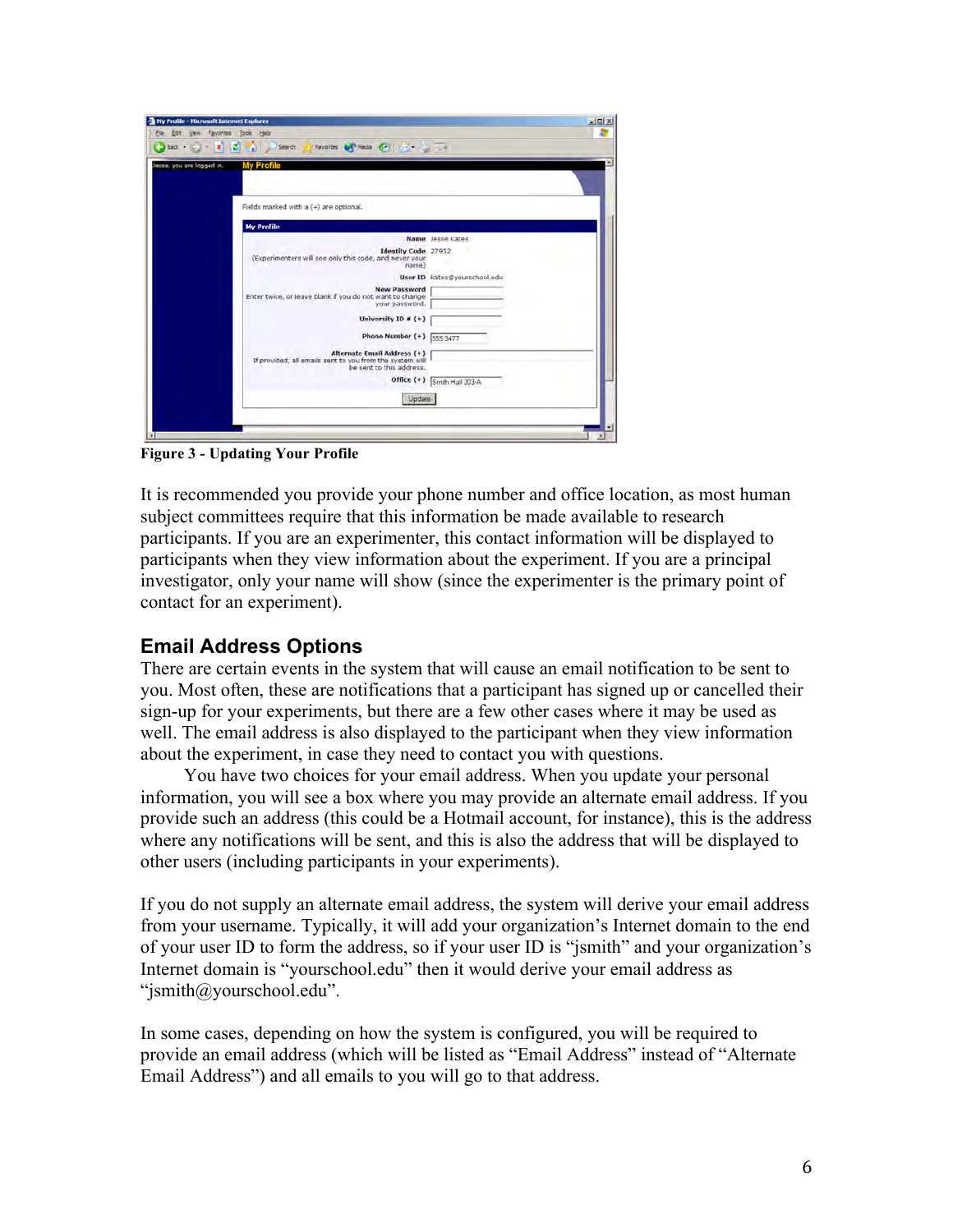# **Working with Experiments**

Most of your time on the system will be spent, not surprisingly, using the experimentrelated features of the system. Be sure to read this section closely, in its entirety, as there are special features and situations you should be aware of.

## *Web-Based (Online) Experiments*

If enabled, you may setup experiments that are web-based (online). You will know if this is a feature on your system if you see the "Is this a web-based experiment?" question when you setup an experiment.

There are a few things to note about web-based experiments:

- The system does *not* create or run the web-based experiment for you. You are responsible for setting up your own website with the experiment. The reason for this is that experiments vary so widely in how they are run and what they ask of participants that it is not easy to produce a system that can such a wide variety of needs without being overly complex. The system *does* allow you to specify that the experiment is web-based, and provide the URL where it is located.
- Once you indicate to the system that the experiment is web-based, you may not be able to change it so it is no longer web-based (but you can disable or delete the experiment). So, make this choice carefully
- Web-based experiments are typically setup so there is one timeslot, and that timeslot contains the maximum number of participants you would like to participate, and the *last* date and time when they can participate (often, this is the end of the term). It is not recommended that you set up multiple timeslots for a web-based experiments (it confuses participants), though the system will support it.
- It is generally assumed that participants will participate in an online experiment shortly after they sign up. Because of this, the system will expect you to grant credit to them soon after they sign up.

Throughout the sign-up process, participants are notified that the experiment is webbased, and they may also access the website before they have signed up for the experiment (in the event they need to read more on the website before participating).

## *Experiments for Pay*

You may have a situation where participants are compensated for their participation in the experiment. They may or may not also receive credit for the experiment. If the experiment is not for credit, you may set it up as either as a pay-only experiment and specify the compensation amount. If participants are compensated *and* they receive credit, you should set it up as a credit experiment and indicate additional compensation in the experiment's information section.

Regardless of the type of experiment, after a student participates in an experiment (including experiments that are for pay only), you should still go into the system and indicate their participation by granting the "credit" (or revoking if they did not show). This allows the system to properly enforce certain restrictions on the participant and their experiments.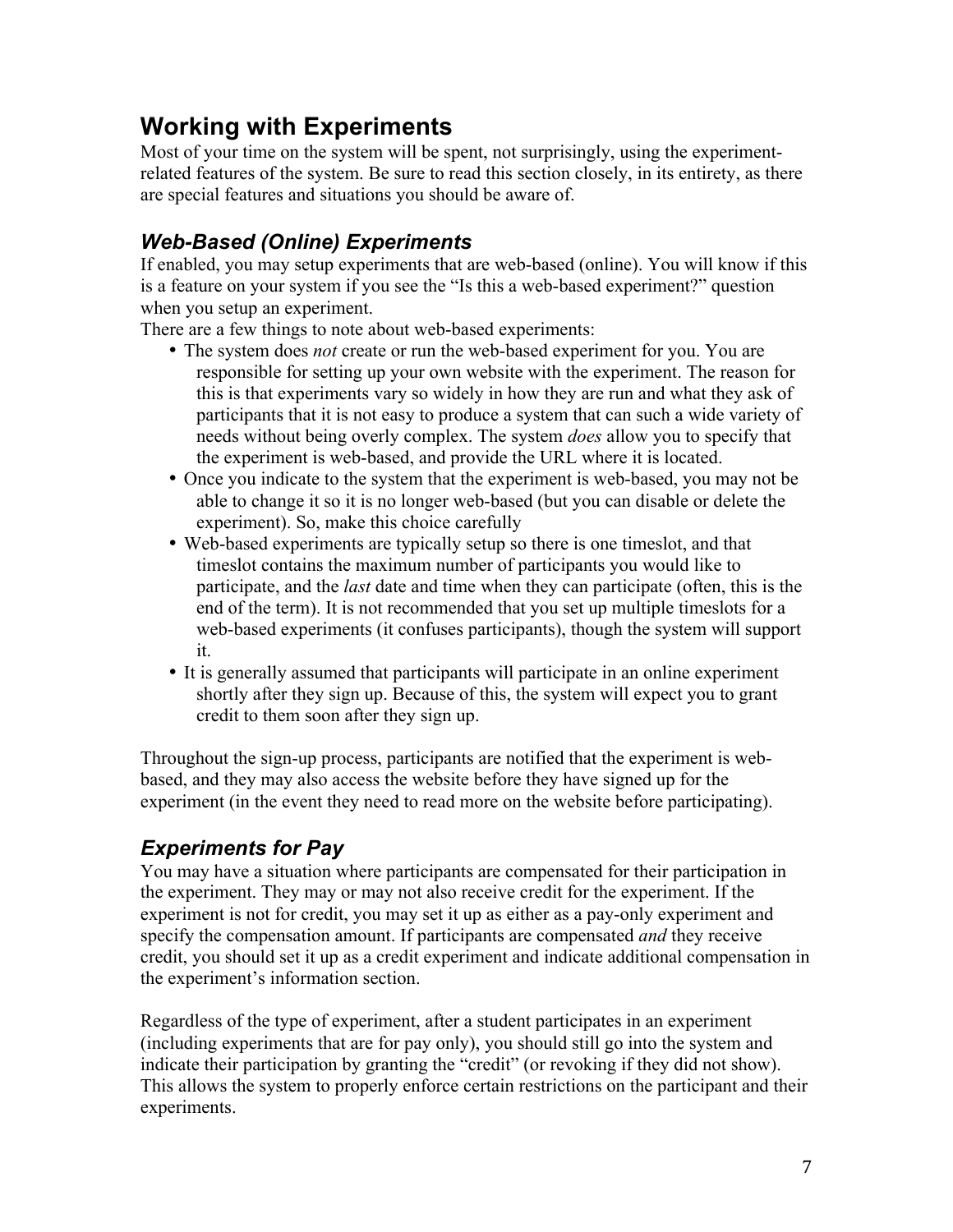## *Adding an Experiment*

Some experimenters choose to setup their experiments in the system before they have received the proper approvals (usually from their IRB) to run the experiment. This is supported in the system. You can setup an experiment but specify that is it not visible to participants. That way, as soon as your approval is received, you can simply make the experiment visible and everything else is already prepared. You can also post an experiment and make it visible immediately, if that is appropriate. Some systems will be configured in such a manner that only the administrator can make the experiment visible to students, in which case you will need to contact the administrator to do so.

| <b>Experiment Name</b>                                                                                            | My New Experiment                                                                                                                                                                                                         |
|-------------------------------------------------------------------------------------------------------------------|---------------------------------------------------------------------------------------------------------------------------------------------------------------------------------------------------------------------------|
| <b>Short Description</b>                                                                                          | This experiment will test your ability to see colors.                                                                                                                                                                     |
| <b>Long Description</b>                                                                                           | In this experiment, you will be shown a set of<br>pictures and asked to comment on the colors you<br>see.                                                                                                                 |
| <b>Subject Restrictions</b>                                                                                       | None                                                                                                                                                                                                                      |
| <b>Pre-Requisites (students)</b><br>must participate in these<br>experiment(s) before they<br>may sign up)        | A Can You Handle It? Grasping and Lifting Smooth to Slippery Objects (Inactive)<br>A Expertise in Tactile Pattern Recognition<br>A Interactive Brain Show<br>(hold the Ctrl key and click to select multiple experiments) |
| <b>Disqualifiers (students must)</b><br>NOT participate in these<br>experiment(s) before they<br>sign up)         | <b>NONE</b><br>A Name Learning (Inactive)<br>A Now You See It Now You Don't<br>(hold the Ctrl key and click to select multiple experiments)                                                                               |
| <b>Duration</b>                                                                                                   | 30<br>minutes                                                                                                                                                                                                             |
| <b>Preparation</b>                                                                                                | None                                                                                                                                                                                                                      |
| Sign-Up Password (leave<br>blank if students do not<br>need a special password to<br>sign up for this experiment) |                                                                                                                                                                                                                           |
| Te thie a woh hazed                                                                                               |                                                                                                                                                                                                                           |

**Figure 4 - Adding a New Experiment**

To add an experiment, choose the Add New Experiment option from the top toolbar. You will need to fill out a number of fields, which are explained in the following table. All fields must be filled out unless otherwise noted.

## *Field Explanation*

### **Experiment Name**

A short name for the experiment. This is how the experiment is identified throughout the system. Most systems are configured so experiments show in a random order to participants (choose Your Experiments on the toolbar and it will state at the bottom of the resulting page if they are displayed in random order), so there is no advantage in choosing an experiment name that might put it at the top of an alphabetical list. You should consult with your administrator if there is a naming convention to be followed when naming experiments. Experiment names must be unique, and you will be prevented from adding an experiment if there is already another experiment in the system with the same name.

#### **Short Description**

This is a short one or two line description of the experiment. This short description will be displayed to participants when they view the entire list of experiments, so you may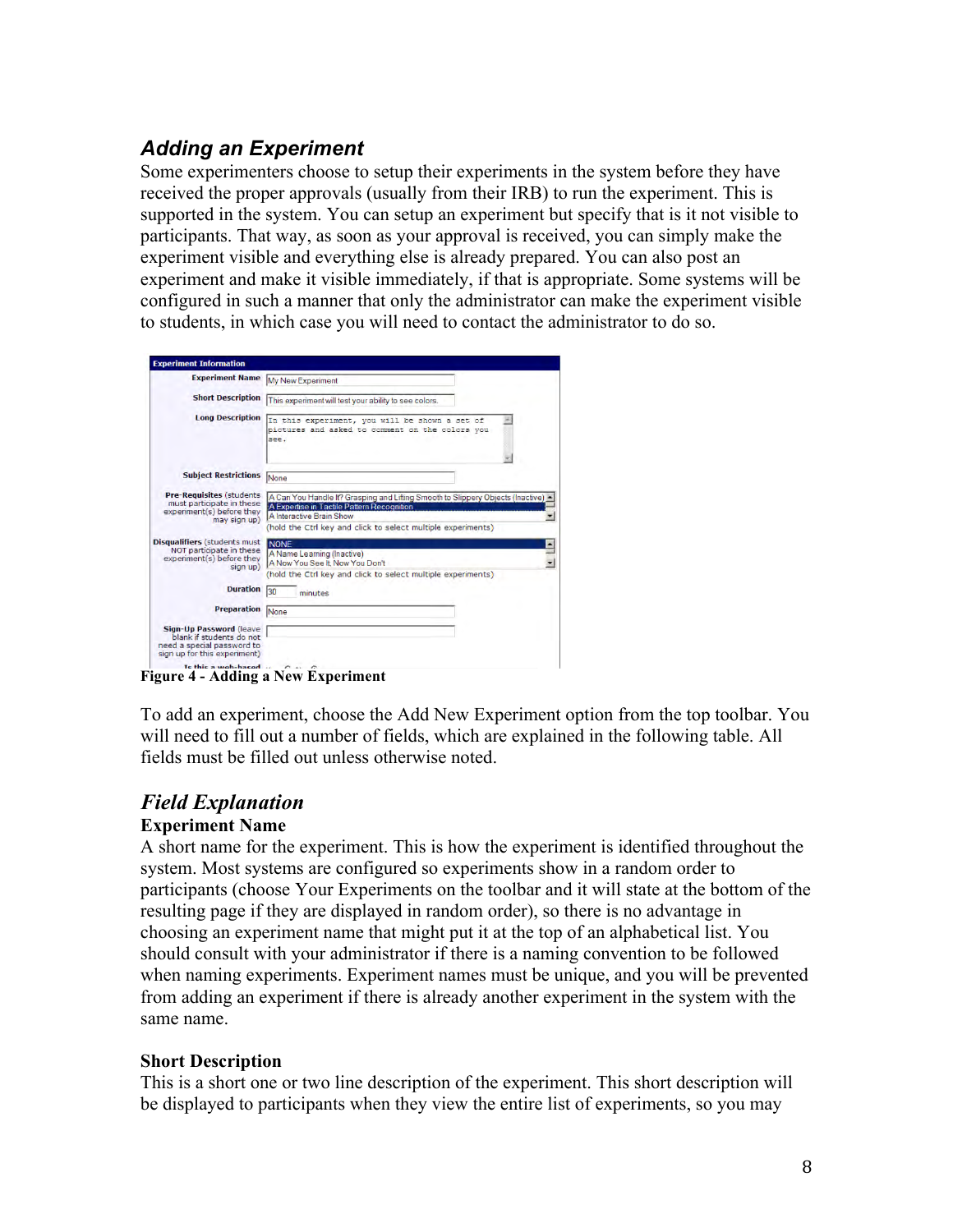want to list the most pertinent details here. For-pay experiments usually include the compensation information here. This field is optional.

#### **Long Description**

This can be a rather lengthy description about the experiment, and it will show if a participants clicks on the experiment to get more information, before they sign up. You may include basic HTML in this area, but please be sure you know what you are doing. If you would like to add a carriage- return (paragraph break), simply type in "<p>" (without the quotes). This field is optional.

#### **Subject Restrictions**

If there are any restrictions on who may participate (for instance, only those who are lefthanded), list them here. Otherwise, leave the field as-is. If you list any restrictions, these will be displayed on the list of experiments, when participants view a list of all available experiments. Note the system does not enforce these restrictions, but it is expected a participant will only sign up for an experiment in which they are qualified, since they would otherwise fail to receive credit. In most cases, you will leave this field as-is and set pretest participation restrictions, which you can do after you add the experiment.

#### **Pre-Requisites**

If there are any experiments a participant must participate in before participating in your experiment, choose them here. You may select multiple experiments, and on most systems, you hold down the Ctrl key and click the desired experiments.

The system will handle enforcement of the pre-requisites in a strict or lenient fashion depending on how your system is configured. In strict enforcement mode, the participant must have *received credit* for the pre-requisite experiments. In lenient enforcement mode, the participant must only be *scheduled* to participate in the pre- requisite experiments (it is assumed they will go on to complete the pre-requisite experiments). You can ask your subject pool administrator how this is configured, if it is of concern. If your system is in lenient enforcement mode, and a participant cancels a necessary pre- requisite for your experiment (they are warned of this situation), and you have configured your experiment so that the experimenter will receive notifications of cancellations or sign-ups, then the experimenter will receive notification of the pre-requisite problem and can contact the participant if necessary.

#### **Disqualifiers**

If there are any experiments a participant must *not* have participated in, please select them here. You may select multiple experiments. The system will handle enforcements of the restriction, during the sign-up process.

#### **Duration**

The amount of time, in minutes, that each experiment session will take.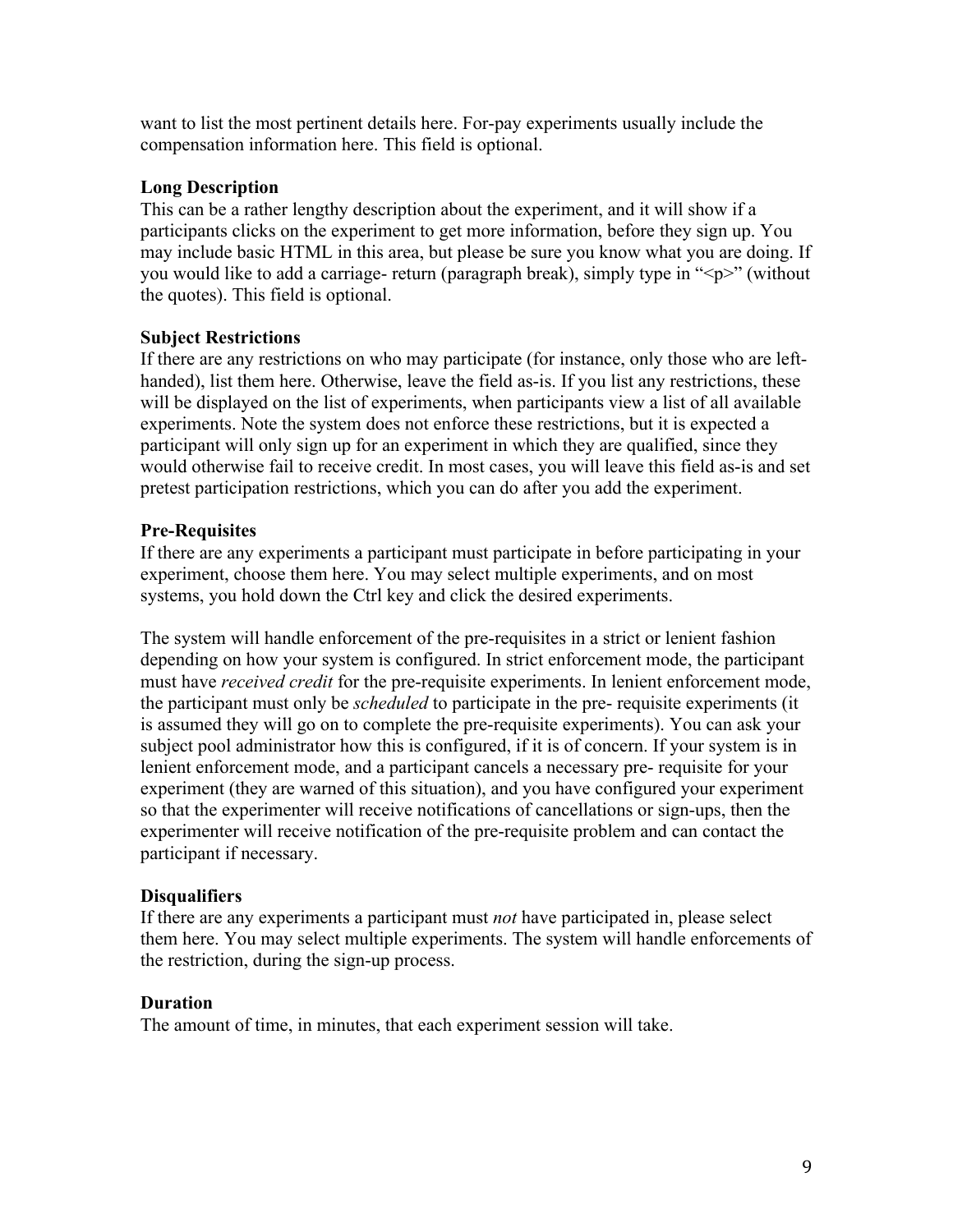#### **Preparation**

Enter any advanced preparation a participant must do here (e.g. "do not eat 2 hours before session"). If there are no preparation requirements, leave this field as-is.

#### **Sign-Up Password**

If you would like to have a special sign-up password for this experiment, enter it here. This is a password just for this experiment. Participants must know the password to sign up. This is often used in cases where the experimenter wants to personally select participants, so the experimenter only provides the password to the desired participants. If you do not need a sign-up password, leave this field blank.

#### **Is this a web-based experiment?**

If this is a web-based (online) experiment, choose Yes. Otherwise, choose No. Read the section on Web-Based Experiments in this documentation for more information about the special situations that arise with web-based experiments.

#### **Experiment URL**

The URL (web address, usually starting with http://) for your experiment. This is only required for web-based experiments.

#### **Credits/Pay**

Enter the number of credits or compensation for the experiment. A value of 0 is acceptable, and may be desired in cases where the experiment is part of a set of experiments, where only the final experiment is credit-earning. Please see the Experiments for Pay section of this documentation for more information on how to fill out this field in the case of for- pay experiments. If the experiment has a credit value, you may specify a fractional credit value up to one decimal point of accuracy (e.g. 0.5, 1.5, etc.).

#### **Experimenter**

Select the experimenter for this experiment. Most likely, this is you, and your name will automatically be selected. If you are an experimenter, then you may not change who the experimenter is (the P.I. for the experiment, as well as the administrator, can change the experimenter). The pulldown box lists only users who are experimenters.

#### **Principal Investigator**

Select the Principal Investigator for this experiment. The person you select will have full access to the experiment. If you see this option, then you must select a P.I. The pulldown box lists only users who are principal investigators.

#### **UHERC Approval Code**

Enter the University Human Ethics Research approval code here. This field is displayed to the administrator to help them keep track of experiments.

#### **Visible to Students?**

Select Yes if this experiment should show up on the list of experiments which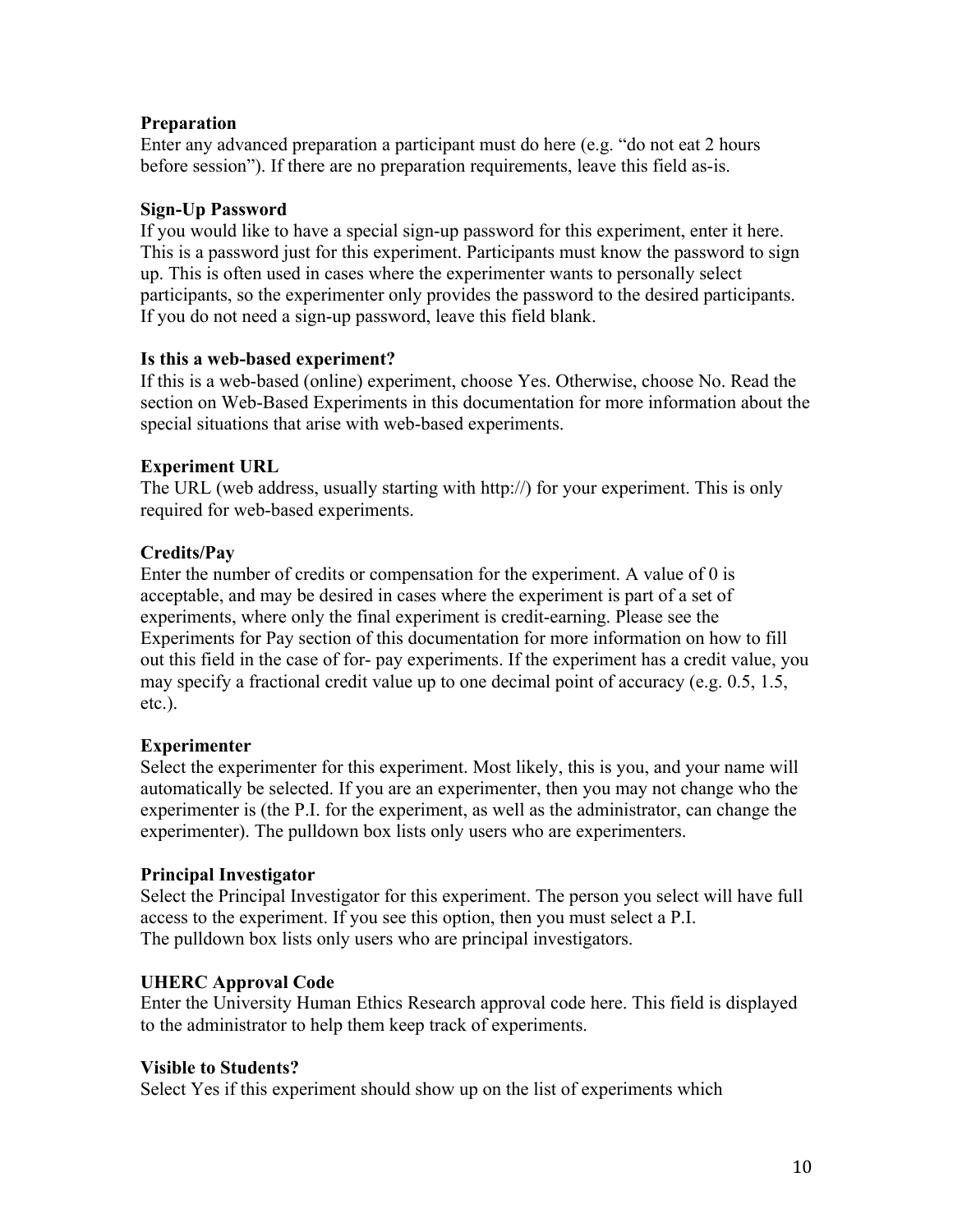participants may sign up for. Ensure you have received the necessary approvals to run the experiment before choosing Yes. An experiment must be Visible and Active to show up on the list of experiments that participants may sign up for. If you select No, the experiment will not be visible to participants.

Some systems are configured such that only the administrator can make an experiment visible to students. If that is the case, you should contact the administrator when you are ready to make the experiment visible to students. As an experimenter, you can always make a visible experiment invisible to students, but you will need the administrator to make it visible again, if so desired.

#### **Active Experiment?**

Select *Yes* if this experiment is in progress. You must select Yes and the experiment must be Visible if you want the experiment to show up to participants so they can sign up for it. If an experiment is Not Visible but *is* Active, then it does not show up (to participants) on the listing of experiments, but it is accessible through other links if the participant has participated in it before and they are viewing their participation history. It will also show up on the experiment information page (for an individual experiment) when it is listed as a pre- requisite or disqualifier for an experiment.

The reason to select No is if the experiment is being kept for historical purposes, but should not show up to participants on the list of experiments they may sign up for. Often, this is done so the system can enforce pre-requisites, where the inactive experiment is a pre-requisite for an active experiment.

#### **Should the Experimenter receive an email notification when a student signs up or cancels?**

If set to *Yes*, the experimenter for this experiment will receive an email notification whenever a participant signs up, or cancels their sign-up, for this experiment. The email notification will be sent to an email address based on the information the experimenter has provided. See the Email Address Options section of this documentation for more information on how the email address is determined.

If set to *Yes*, experimenters will also receive a notification if the system is in lenient prerequisite enforcement mode and a participant cancels an experiment that was a prerequisite for the current experiment. Read the section on Pre- Requisites in this table for more information about this situation.

#### **Can a student sign up for this experiment more than once?**

If you would like to allow participant to sign up (and receive credit) for your experiment more than once (at different times), choose Yes. Otherwise, choose No.

If No is chosen, participants may only sign up for the experiment more than once if they previously failed to show up for the experiment.

Once you have filled out the appropriate information, save it and the system will be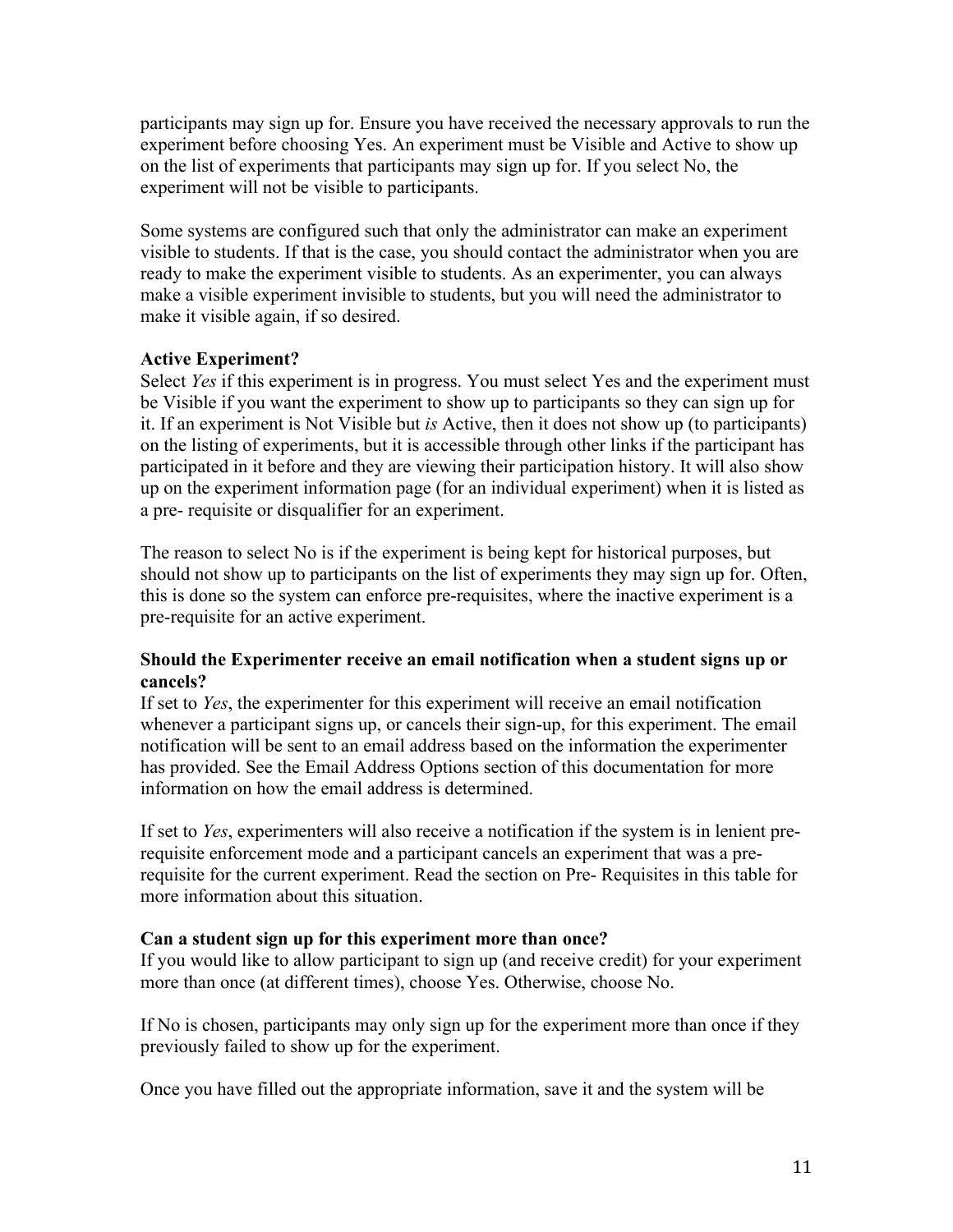updated immediately with the information. Your next step is likely to add timeslots (sessions). See the Working with Timeslots section of this documentation for more information.

If you need to update this experiment, see the following Updating an Experiment section of this documentation. If you would like to add participation restrictions based on pretest responses, you can do so when you update the experiment (see Pretest Participation Restrictions).

## *Updating an Experiment*

You may update any of your experiments at any time. To do so, choose My Experiments from the top toolbar, and you will see a list of your experiments. Click on the desired experiment, and choose the Change Experiment Information link.

You will see a form remarkably similar to the one you used to add the experiment. A few options may no longer be changeable depending on the status of the experiment (e.g., if participants have already signed up for it). The fields shown are all the same as when you added the experiment. See the Adding an Experiment section of this documentation for an explanation of those fields.

The changes you make will take effect immediately after they are saved.

## *Deleting an Experiment*

You may delete an experiment only if participants have not signed up for it. If you need to delete an experiment, which already has sign-ups, you should make it Inactive instead, if you do not want it to be visible to participants.



**Figure 5- Deleting an Experiment**

To delete an experiment, choose My Experiments from top toolbar, click on the desired experiment, then choose the Delete Experiment option. You will see a confirmation page. Choose Yes (at the bottom of the page) to delete the experiment.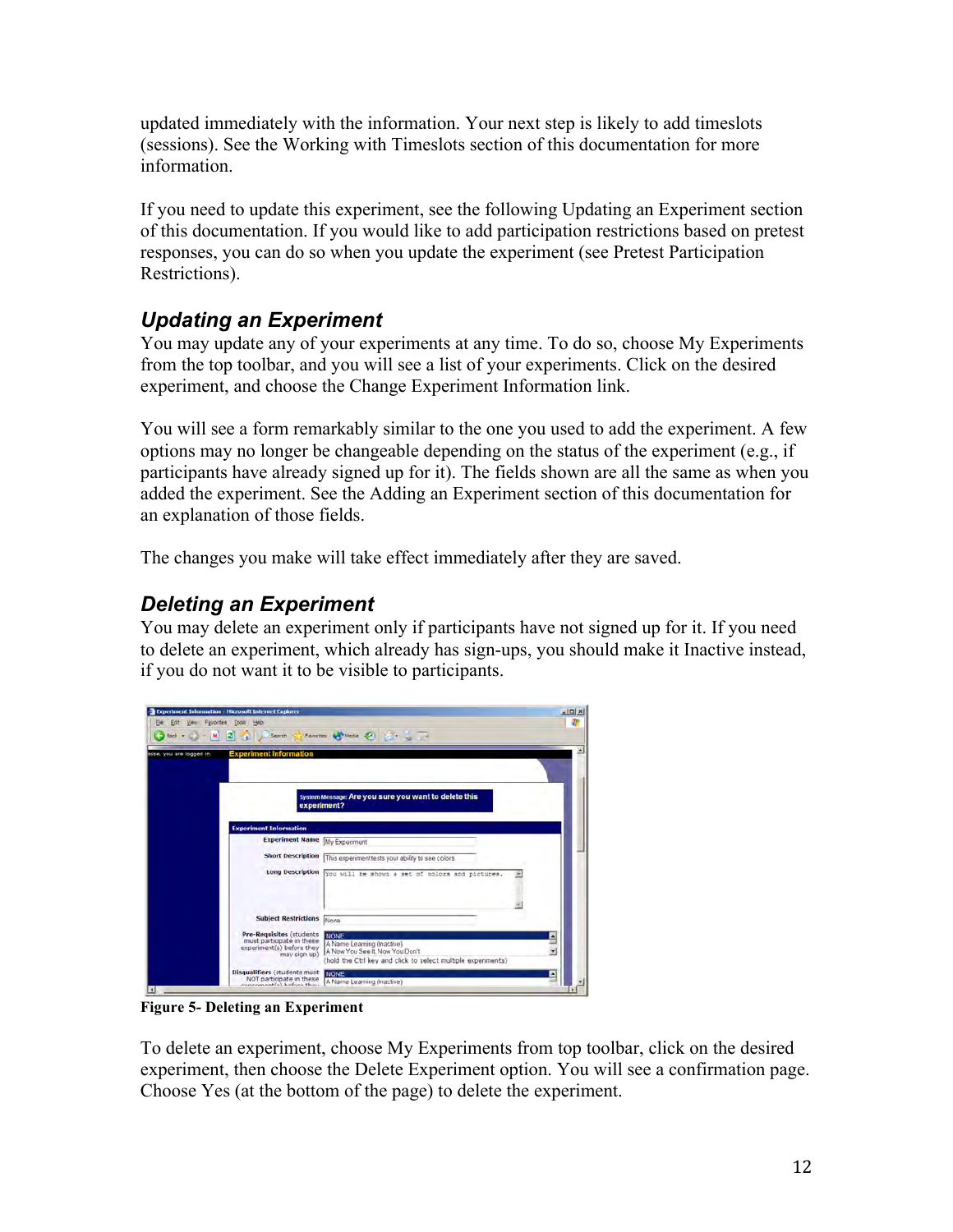Once an experiment is deleted, it cannot be restored, so use this feature very carefully.

## *Pretest Participation Restrictions*

If enabled on your system, the system might contain an online pretest that students may (or must, depending on your system configuration) complete. You may place participation restrictions on your experiment based on pretest responses. Students are unaware that such restrictions are placed on the experiment. These restrictions are never listed to them. If they do not qualify to participate in an experiment because they do not meet the pretest participation restrictions, then the experiment will simply not be listed to them. This is important to note – students never know why an experiment was or was not listed to them, because they are unaware of the pretest restrictions.

You may restrict an experiment on any question or questions on the pretest that allowed for a multiple-choice answer. You may also restrict an experiment based on a computed section sum or average score for a student, if the pretest was set up in such a manner. You may restrict to one choice or many choices for any question. If you restrict on multiple questions, it is the same as a logical "AND." For example, if you setup the pretest restrictions so that participants must have answered "Yes" to a "Do you wear glasses?" question and "Blue" or "Grey" to "What color are your eyes?", then they must meet *both*  requirements to participate. In other words, only participants who wear glasses and have either blue or grey eyes are eligible. There is no support for a logical "OR" restriction across multiple questions.



**Figure 6 - Pretest Restrictions Question Selection**

To set participation restrictions, view (do not choose edit) your experiment and choose View/Modify Restrictions. You will see a list of eligible questions which you may use for your restrictions. If the experiment already has some restrictions, those will be checked. Choose the questions you would like to restrict upon (and keep the existing checked restrictions checked, unless you want to remove that restriction), and click on the Set Restrictions button. On the subsequent page, you can select each value that is acceptable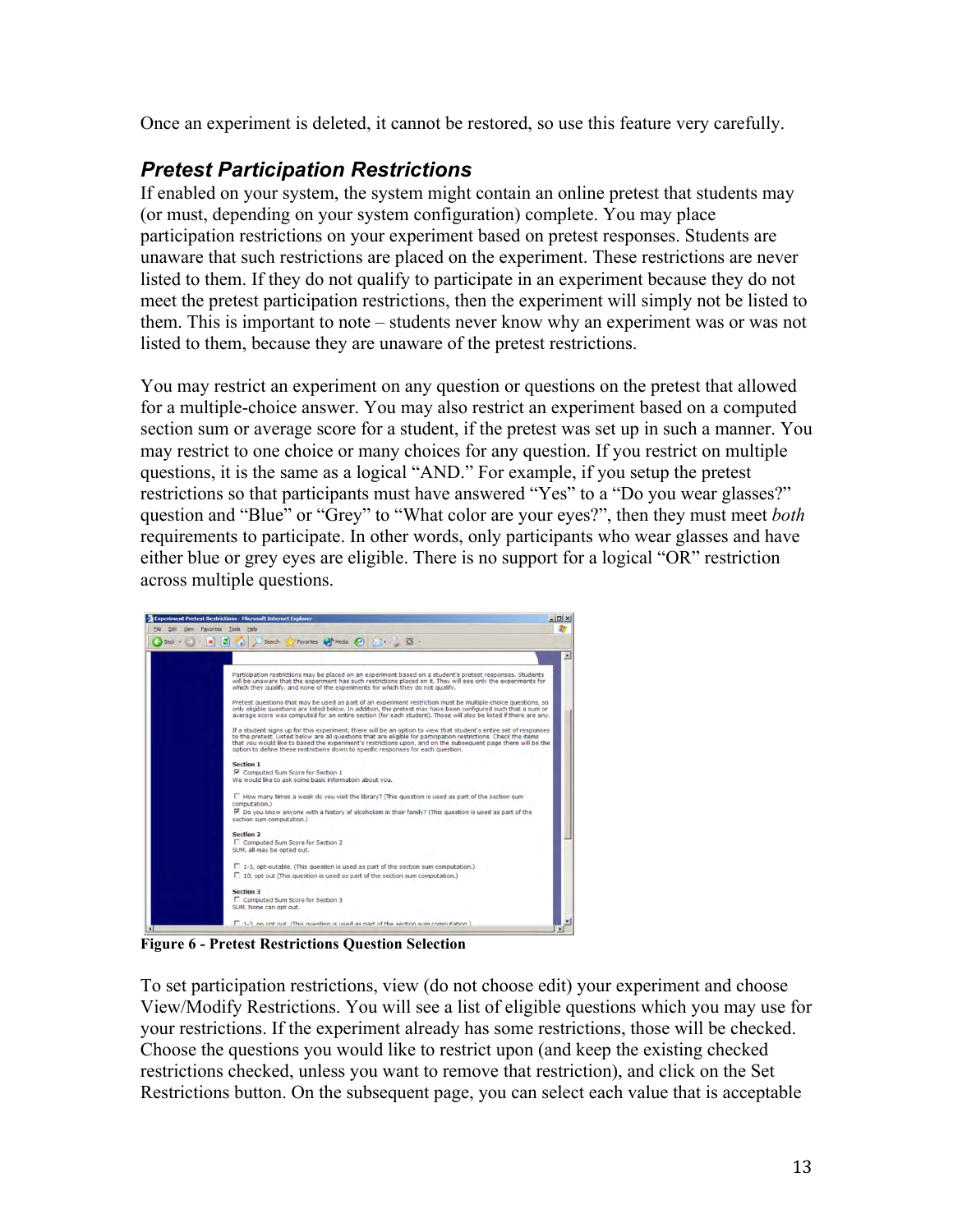for each question you have chosen. Once you have selected all the acceptable values, save your changes and they will take effect immediately. It is important to note that if you change the restrictions, it will *not* remove the experiment sign-ups for students who qualified under the previous set of restrictions. For this reason, you should probably decide on your restrictions before making the experiment available to students.

If you have restriction requirements where you would like to restrict participation to a percentage of the population (for instance, the responses that were chosen by the top 25% of people), but you are not sure which responses meet this requirement, you can use the pretest response analysis feature to determine the valid responses. See Pretest Response Analysis for more information. You may also use Analyzing Pretest Responses to get an idea of how many students are potential candidates for participation in your experiment, based on a specified set of restrictions.



**Figure 7 - Pretest Response Restrictions**

## *Viewing Your Experiments*

To view your experiments (and not the experiments of others), choose the My Experiments option on the top toolbar. The system will list all your experiments in alphabetical order by experiment name, grouped by experiments that are active, then inactive experiments.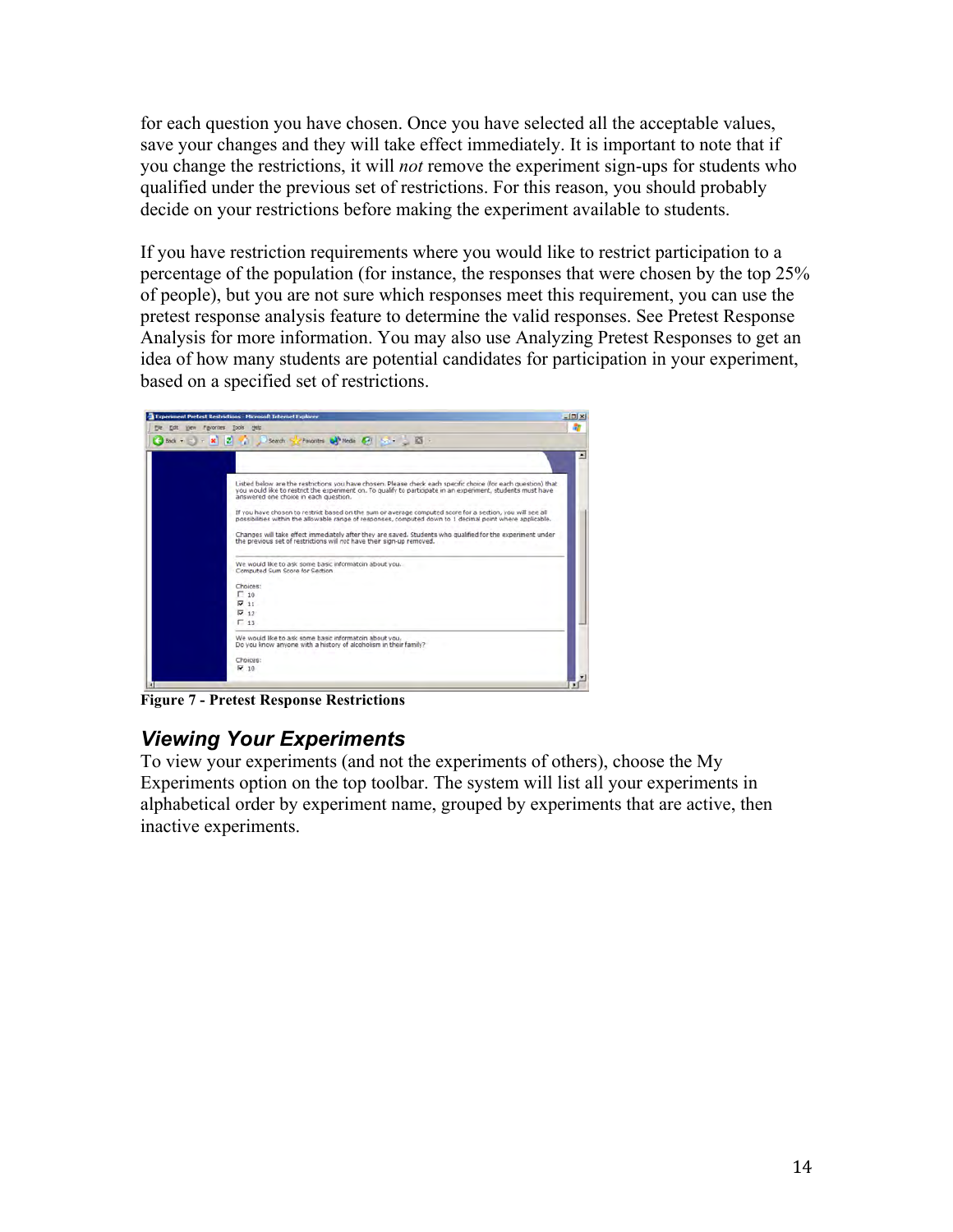| <b>View Your Uncredited Timeslats</b> |                  |
|---------------------------------------|------------------|
|                                       |                  |
| <b>Visible to Students?</b>           | <b>Timeslots</b> |
|                                       | Fdit             |
|                                       | Edit             |
| x                                     | Edit             |
| ×                                     | Edit             |
| ✔                                     | Edit             |
|                                       | Edit             |
|                                       | <b>Fdit</b>      |
|                                       | Edit             |
|                                       |                  |
| <b>Visible to Students?</b>           | <b>Timeslots</b> |
|                                       |                  |

**Figure 8 - Your Experiments**

## *Viewing Other Experiments*

To view all experiments that are visible to participants, choose the All Experiments option from top toolbar.

You will see a list first of all Active experiments. These experiments will show up to participants on the list of available experiments. The next group of experiments (if there are any) are Inactive experiments. These will *not* show up on the list of available experiments (to participants), but participants can access information about these individual experiments on links from the page with their progress (if they participated in the experiment) or if another experiment has the Inactive experiment listed as a prerequisite or disqualifier.

## **Working with Timeslots (Sessions)**

Timeslots (also referred to as Sessions) are the available times when a participant may participate in the experiment. If you are setting up timeslots for a web-based experiment, please read the section in this documentation on Web-Based (Online) Experiments for some special information.

Timeslots allow you to specify a date, time, location, and maximum number of participants for a session.

## *Timeslot Usage Restrictions*

If enabled on your system, you may find there is a limit to the amount of time you have available for scheduling timeslots. Your usage is computed by adding up all the past timeslots where credit was granted, and then adding all timeslots in the future, regardless of credit status. You may find that your usage goes down over time, as time progresses and timeslots that were in the future had no students signing up for them. Your usage and limit is listed whenever you add a timeslot, if restrictions apply.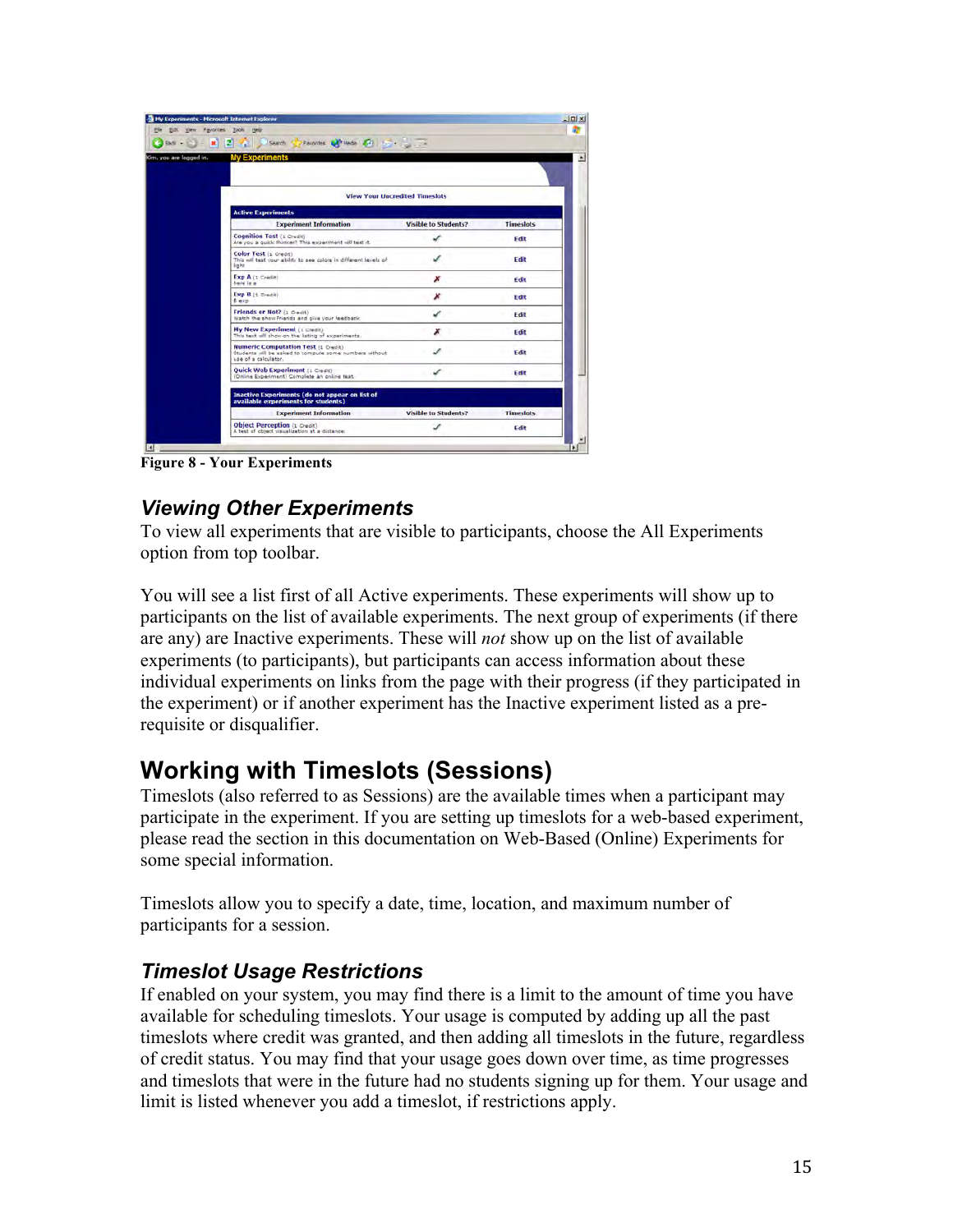## *Creating Timeslots*

To add a timeslot for an experiment, you must first choose the experiment that you would like to add a timeslot for. To view your experiments, choose the My Experiments option on the top toolbar. Click on the desired experiment, and choose the Edit option in the Timeslots column.

You will see a list of any existing timeslots, and the Add A Timeslot option at the bottom of the page. Click on Add A Timeslot.



**Figure 9 - Adding a Timeslot**

The following lists the information you may enter about a timeslot, along with an explanation. All fields are required. To ease data entry, the system will automatically fill in the date, time, and location based on the ending time of the last timeslot for this experiment. If applicable, your current timeslot usage will be listed, and you will be prevented from adding a timeslot that would exceed your timeslot usage time limit.

If you add a timeslot such that there is another timeslot (for any experiment) that occurs in the same time, at the same location, you will receive a warning (but the addition will be allowed).

# **Field Explanation**

**Date** The date for the timeslot.

### **Start Time**

The time for the timeslot. A sample time will be provided. If you want to change the time, please use the same format as the time you see presented. Note in particular how "a.m." and "p.m." are handled (if such a format is enabled on your system).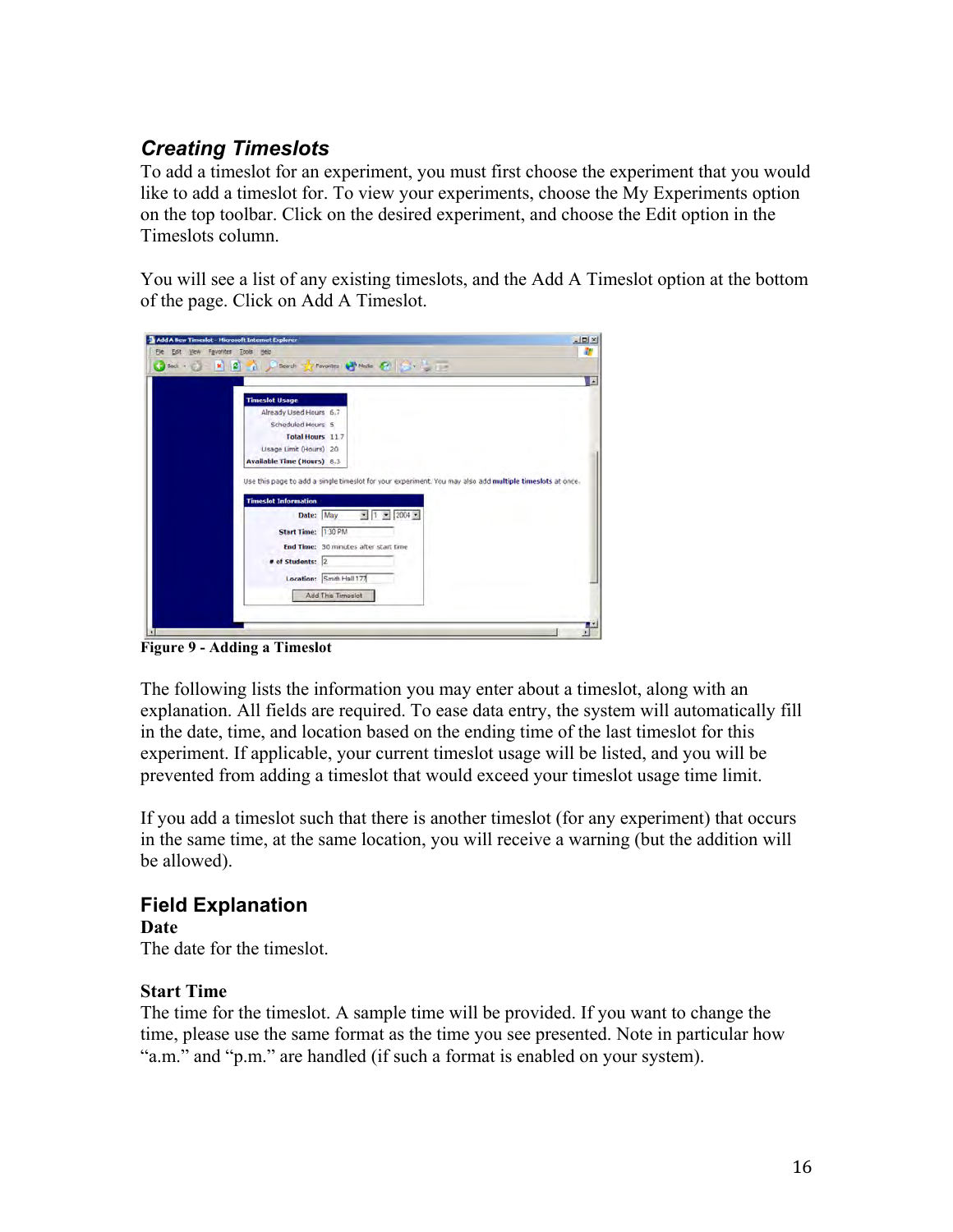### **End Time**

The time when the timeslot will end. This is computed automatically based on the duration you entered when you set up the experiment.

### **# of Students**

The number of participants for this timeslot. This limit is *not* visible to participants. They will only see if the time slot is full or not.

## **Location**

The physical location where the experiment will take place, for this timeslot. It will be automatically filled with the location of the previous timeslot, when available, to ease in data entry. This field does not apply for web-based experiments.

## **Creating Multiple Timeslots**

If you would like to add multiple timeslots at once, choose the Multiple Timeslots link from the page where you add a single timeslot. The form will be pre-filled using data about the last timeslot for the experiment (if such data exists), to make data entry easier.

You may change any of it. Choose Yes next to each timeslot you would like to add. Timeslots that you attempt to add, that either have errors or would result in exceeding the timeslot time usage limit, will not be added.

| <b>Timeslots</b>                                                                              |          |                                 |                  |                           |
|-----------------------------------------------------------------------------------------------|----------|---------------------------------|------------------|---------------------------|
| <b>Date</b>                                                                                   |          | <b>Start Time Num. Students</b> | <b>Location</b>  | <b>Add This Timeslot?</b> |
| $- 10 - 2001 -$<br>February                                                                   | 9:00 AM  |                                 | Psychology Loung | $\Gamma$ Yes<br>$C$ No    |
| February $\vert \mathbf{v} \vert \vert 10 \vert \mathbf{v} \vert 2001 \vert \mathbf{v} \vert$ | 10:00 AM |                                 | Psychology Loung | $C$ Yes<br>$C$ No         |
| $\bullet$ 10 $\bullet$ 2001 $\bullet$ 11:00 AM<br>February                                    |          |                                 | Psychology Loung | $C$ Yes<br>$G$ No         |
| $\bullet$ 10 $\bullet$ 2001 $\bullet$<br>February                                             | 12:00 PM |                                 | Psychology Loung | $\cap$ Yes<br>$C$ No      |
| February - 10 - 2001 - 1:00 PM                                                                |          | l1                              | Psychology Loung | $C$ Yes<br>$G$ No         |
| $\bullet$ 10 $\bullet$ 2001 $\bullet$ 200 PM<br>February                                      |          |                                 | Psychology Loung | $C$ Yes<br>$C$ No         |
| February - 10 - 2001 - 3:00 PM                                                                |          | 1                               | Psychology Loung | $C$ Yes<br>$G$ No         |

**Figure 10 - Creating Multiple Timeslots**

## *Modifying and Deleting Timeslots*

To modify or delete a timeslot for an experiment, you must first choose the experiment that you would like to deal with. To view your experiments, choose the My Experiments link from the top toolbar. Choose the Edit option in the timeslots column for the desired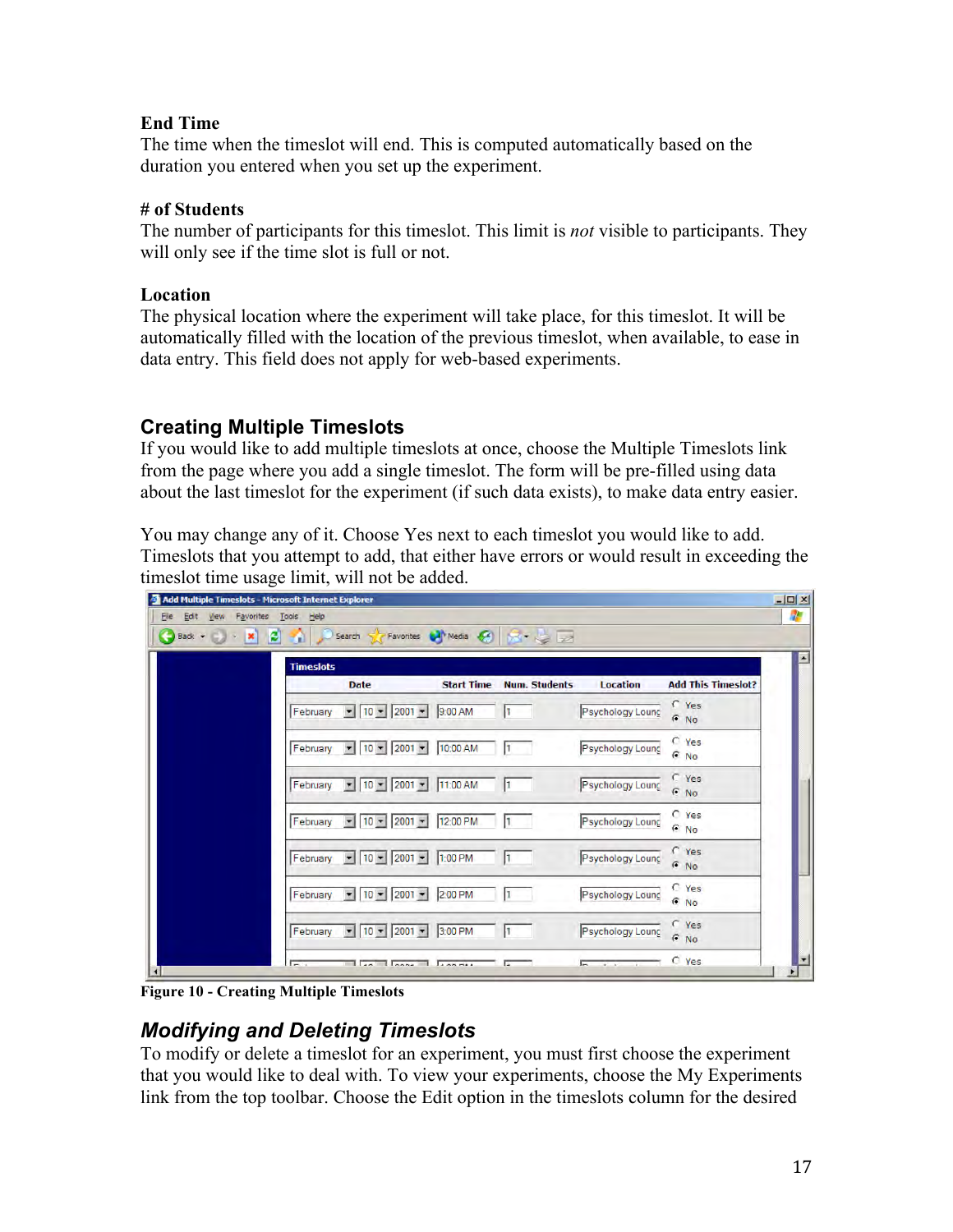experiment. You will see a list of all recent timeslots. To work with timeslots more than a few days old, you will see a link to view all timeslots for the experiment. Select the timeslot you would like to deal with, and click the Modify button.

If the timeslot has no participants signed up for it, you will see a Delete button. You may not delete a timeslot that has participants signed up for it. If you would like to delete the timeslot, click the Delete button, and you will see a confirmation page. Choose Delete again to delete the timeslot.

If you would like to modify the timeslot, modify the desired information and click the Update button just below the timeslot information. It should be noted that participants will *not* be notified (by email) of any changes you make to the timeslot, so you should contact them if information needs to be passed on to them (a link is provided on the same page to do so). Also, if you change the maximum number of participants to a lower number than before, the system will *not* cancel the sign-ups for any participants who are over the new limit of participants. Generally, experimenters only update timeslots with sign-ups to update the location, if it was not available when the timeslot was originally created.

If you are subject to timeslot time usage restrictions, the system will enforce them and prevent you from increasing the number of participants in a timeslot if that would result in exceeding your timeslot usage limit.

## *Manual Sign-Up*

If enabled on your system, you may manually sign up participants for your experiment. There are a number of situations where this is desirable. If the participant happens to show up for a timeslot they were not signed up for, and you elect to let them participate, you can sign them up on the spot for the timeslot. The participant in many cases cannot sign up on their own in this situation, because the sign-up deadline has passed. You may also sign up a participant for an experiment that has already occurred, if necessary.

Also, a manual sign-up overrides any restrictions you have placed on the experiment (e.g. pre-requisites), though you will be warned if you are overriding any restrictions.

If the system is configured as such, the participant will receive an email when you sign them up for an experiment. You may only sign up participants for your own experiment. To sign up a participant for a timeslot, you must first find the desired experiment and timeslot. To view your experiments, choose the My Experiments option from the top toolbar. Click on Edit in the timeslots column for the desired experiment, then select the timeslot you would like to deal with, and click the Modify button.

At the bottom of the page, you will see a Manual Sign-Up option, if it is enabled. Type in the participant's User ID (you may have to ask them for this) and click Sign Up. If enabled, you may also choose to sign up a student using their unique ID code. In either case, after submitting the form, you will see a confirmation page that also lists any restrictions on the experiment. Choose Sign Up to complete the sign-up.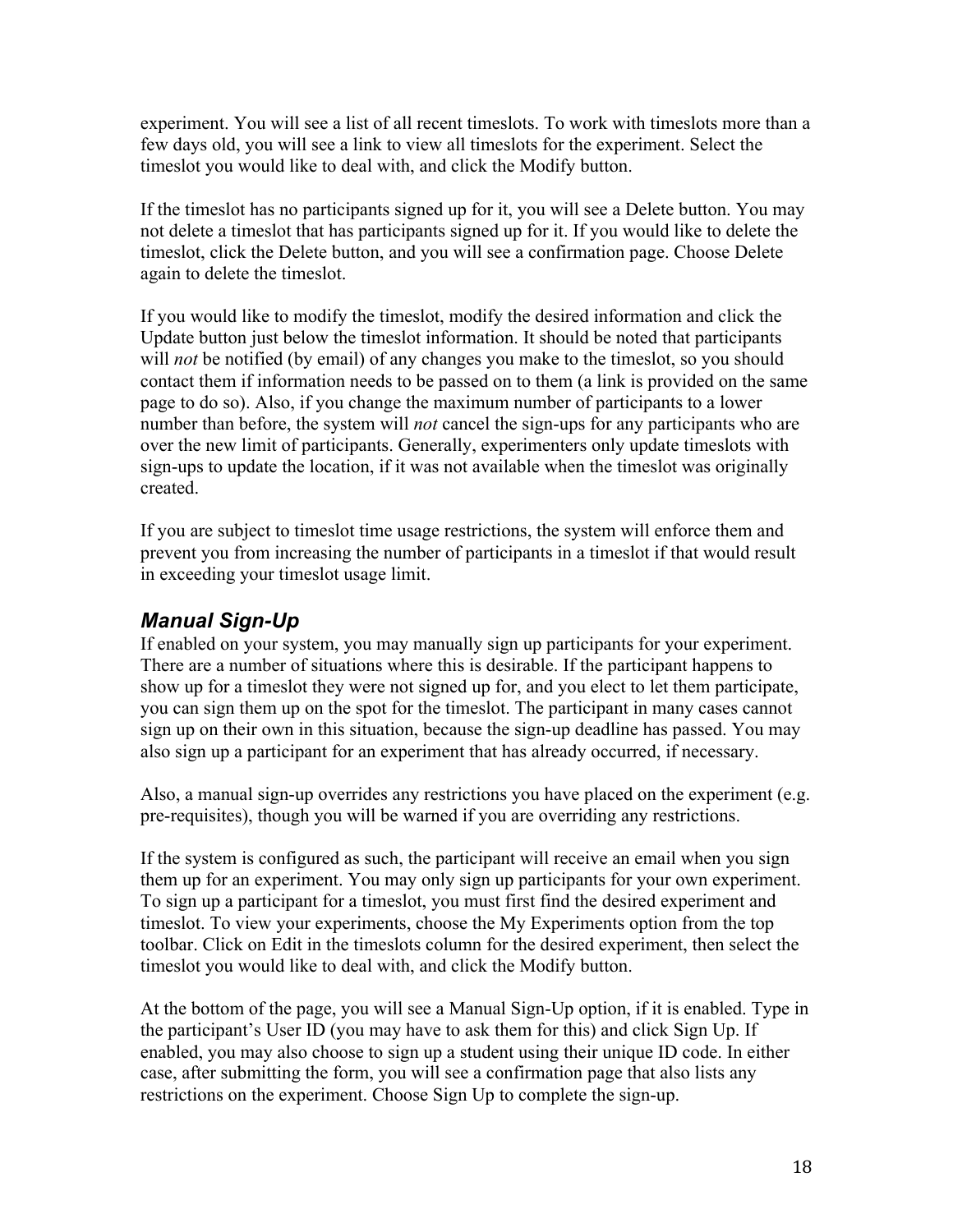| Gm, you are logged in. | <b>Signup Confirmation</b>                                                                                                                     |
|------------------------|------------------------------------------------------------------------------------------------------------------------------------------------|
|                        | <b>Sign-Up Restrictions:</b><br>Student must NOT have signed up or completed these experiments:<br>• A Name Learning (Inactive) OK             |
|                        | Are you SURE you want to sign up Identity Code 28804 for the experiment "Cognition Test" on December 23,<br>2002 1:00 PM - 1:30 PM?<br>Sign Up |
|                        | Cancel                                                                                                                                         |

**Figure 11 - Manual Sign-Up Confirmation**

If you are subject to timeslot time usage restrictions, the system will enforce them and prevent you signing up a student in the timeslot if that would result in exceeding your timeslot usage limit.

## *Viewing the Participant List*

To view the list of participants who have signed up for your experiment, you must first select the experiment and timeslot you wish to see. To view your experiments, choose the My Experiments option from the top toolbar. Click on the Edit link in the timeslots column for the desired experiment, and then select the timeslot you would like to see, and click the Modify button.

The list of participants, along with their email addresses, will be listed. If ID codes are enabled, you will only see an ID code and no name or email address for each participant.

| <b>Timeslot Information</b>                     |                                       |                                  |                                                 |                           |                 |
|-------------------------------------------------|---------------------------------------|----------------------------------|-------------------------------------------------|---------------------------|-----------------|
| <b>Timeslot Information</b>                     |                                       |                                  |                                                 |                           |                 |
|                                                 | Date: December = $23 = 2002$ =        |                                  |                                                 |                           |                 |
| Start Time: 1:00 PM                             |                                       |                                  |                                                 |                           |                 |
|                                                 |                                       |                                  |                                                 |                           |                 |
| # of Students: 5                                | End Time: 30 minutes after start time |                                  |                                                 |                           |                 |
|                                                 |                                       |                                  |                                                 |                           |                 |
| Location: Jones Hall                            |                                       |                                  |                                                 |                           |                 |
|                                                 | Update                                |                                  |                                                 |                           |                 |
| <b>View Other Timeslots for this Experiment</b> |                                       |                                  |                                                 |                           |                 |
| Sign-Ups                                        |                                       |                                  |                                                 |                           |                 |
| <b>Sign-Ups</b>                                 |                                       |                                  |                                                 |                           |                 |
| <b>Name</b>                                     | <b>Credit</b><br>Granted              | No-Show<br>(Penalty<br>Assessed) | <b>No-Show</b><br>(M <sub>o</sub> )<br>Penalty) | <b>No Action</b><br>Taken | <b>Comments</b> |
| ID Code: 30787<br>[Pretest][Contact]            | $\sigma$                              | с                                | с                                               | C                         |                 |
|                                                 |                                       | Update Sign-Ups                  |                                                 |                           |                 |
|                                                 |                                       |                                  |                                                 |                           |                 |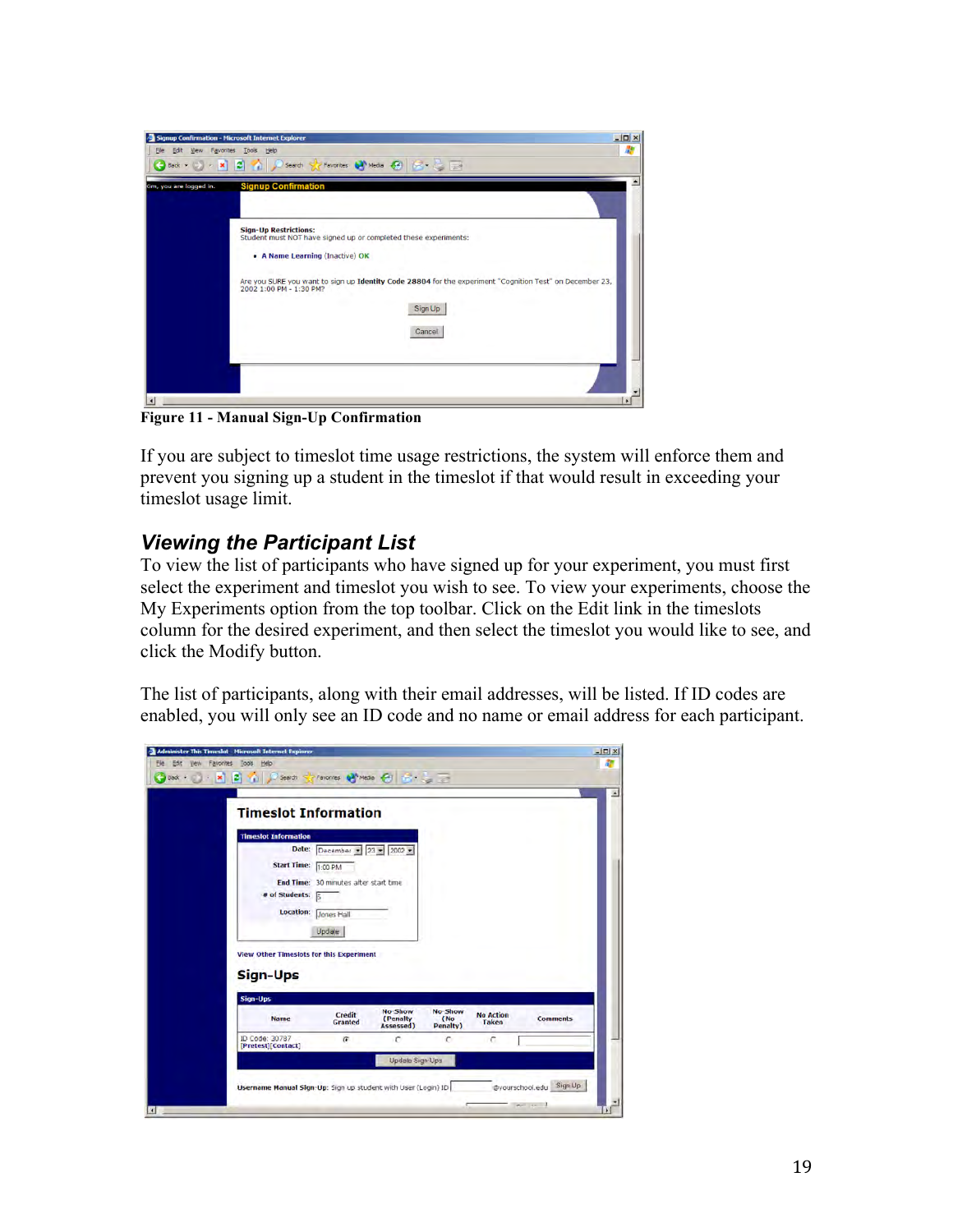#### **Figure 12 - Modifying a Timeslot / Participant List**

## *Viewing Pretest Responses*

If online pretests are enabled on your system, and you are also allowed to view an individual participant's pretest responses, then you will see a Pretest link next to each participant's name (or ID code) when you view the information for a timeslot. Click on that link to view the participant's pretest. To analyze responses in aggregate (across all students), see Analyzing Pretest Responses.



**Figure 13 - Viewing a Pretest**

## *Granting or Revoking Credit*

At the completion of a session, you should promptly deal with the participants, in the system, to ensure proper credit grants. The reason for the prompt handling of this situation is in the event your experiment is a pre-requisite for another experiment, and a few other situations. You do not want to hold up other experiments that are waiting on your response to the experiment you just ran.

To grant or revoke credit for a timeslot, you must first find the desired experiment and timeslot. To view your experiments, choose the My Experiments option from the top toolbar. Click on the Edit link in the timeslots column for the desired experiment, then select the timeslot you would like to see, and click the Modify button.

You will see a list of participants, identified either by name or ID code. If the participant properly participated in the experiment, click the Credit Granted button next to their name. If the participant did not appear for the timeslot, choose the Student No-Show? button. Depending on how your system is configured, you may see two "No-Show" options. One option allows you to assess a penalty, and the other does not. Experiments that are for pay only will always have only one type of No-Show option. You may choose not to assess a penalty if the student had an acceptable reason for failing to attend the experiment.

If desired, enter any comments about the session in the Comments section (generally, this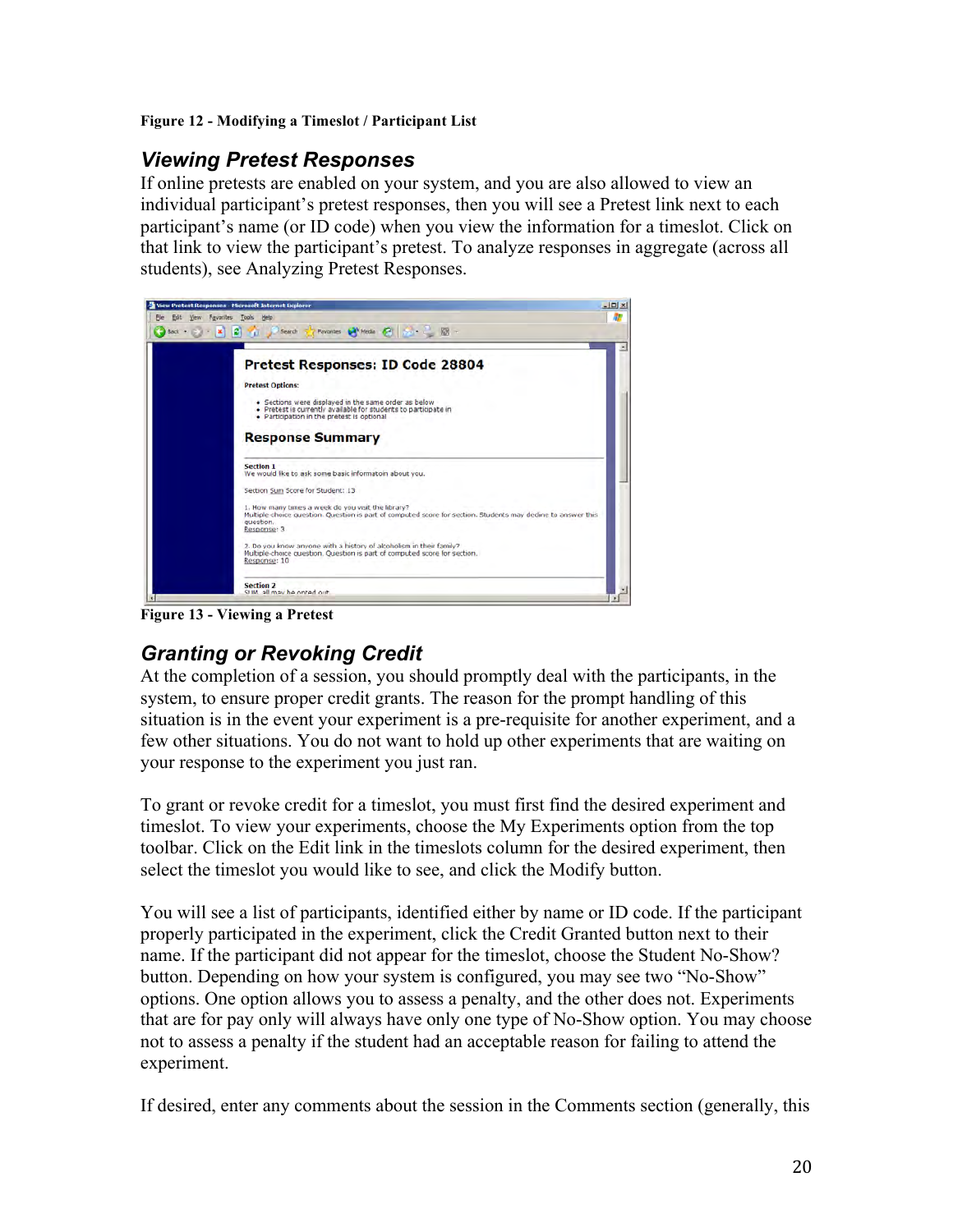is used to indicate the reason for denying credit). Participants will see anything you enter in the Comments section for their sign-up.

Click on the Update Sign-Ups button at the bottom of the list of sign-ups to save your changes. Credit will be granted or a penalty assessed as necessary. The participant(s) will be emailed about this if the system is configured in such a manner.

It is not recommended to leave any sign-up for a timeslot that has occurred in the "No Action Taken" stage. This is a credit "limbo" and the system will warn you upon your next login about the offending timeslot that has not been dealt with properly.

Depending on how your system is configured, the system may automatically grant credit to students for timeslots that are more than 12 hours old, and where the experimenter has taken no action. You can always change the automatic credit grant later if it was in error. The automatic credit grant takes place once a day, usually overnight. Your administrator can let you know if such a feature is enabled on your system.

## *Emailing Participants*

If you wish to contact participants in a particular timeslot for any reason, you may click on the Contact link that will appear next to each participant's name (or ID code) to contact an individual participant. To email the group of participants for a particular timeslot, click the Contact All Students choice at the bottom of the Modify Timeslot page for that timeslot.

You will be taken to a page where you can fill out a message that the system will send to the selected participants. The message is auto-filled with some basic information about the experiment, so participants are aware of which experiment you are referring to. You may remove this information if desired.

The system is configured by default to send a reminder about upcoming experiments the day before they are scheduled to participate.

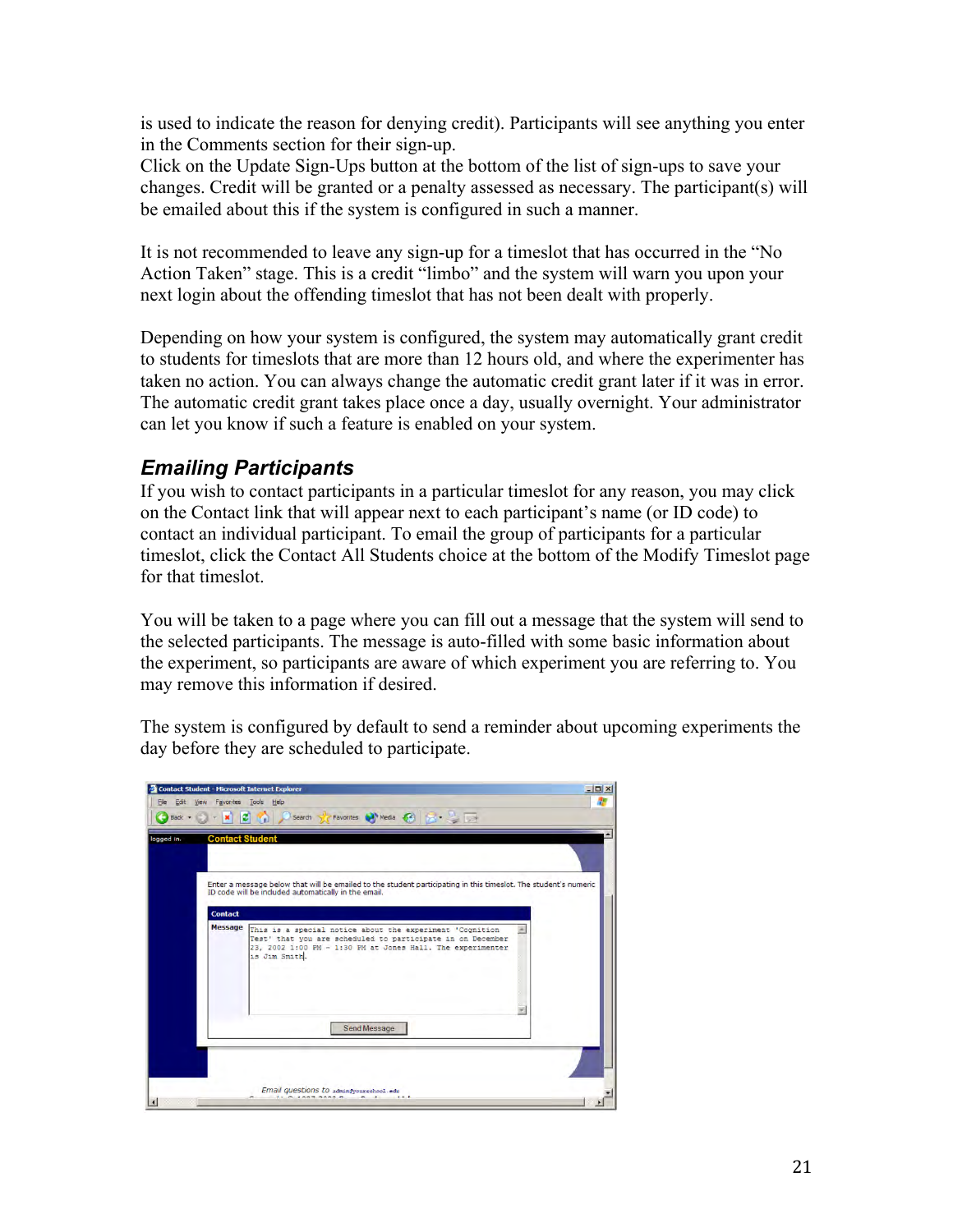#### **Figure 14 - Contacting Participants**

## *Viewing Uncredited Timeslots*

When you login to the system, you will receive a warning if you have any timeslots that are more than 2 days old and haven't been dealt with. You may view a list of all timeslots that have not been dealt with by choosing the View Uncredited Timeslots option from the My Experiments page. Click the View button to deal with any of the timeslots listed. The timeslots for online experiments, including those in the future, are always considered in need of a response. See the Web-Based (Online) Experiments section of this documentation for more information.



**Figure 15 - Uncredited Timeslots**

## **Analyzing Pretest Responses**

If online pretests are enabled on your system, then you also have the opportunity to analyze pretest responses in aggregate or as raw data. Choose the Pretest Results option from the top menu bar. You can then select which question you would like to analyze, and whether you would like to see summary data or raw data (in CSV format) for the selected question. The raw data will identify each participant only by a unique ID code, not by their name, for privacy reasons. If for some reason you need the participants' real names, ask the Administrator to run the same analysis, as they can also pull the real names with their report.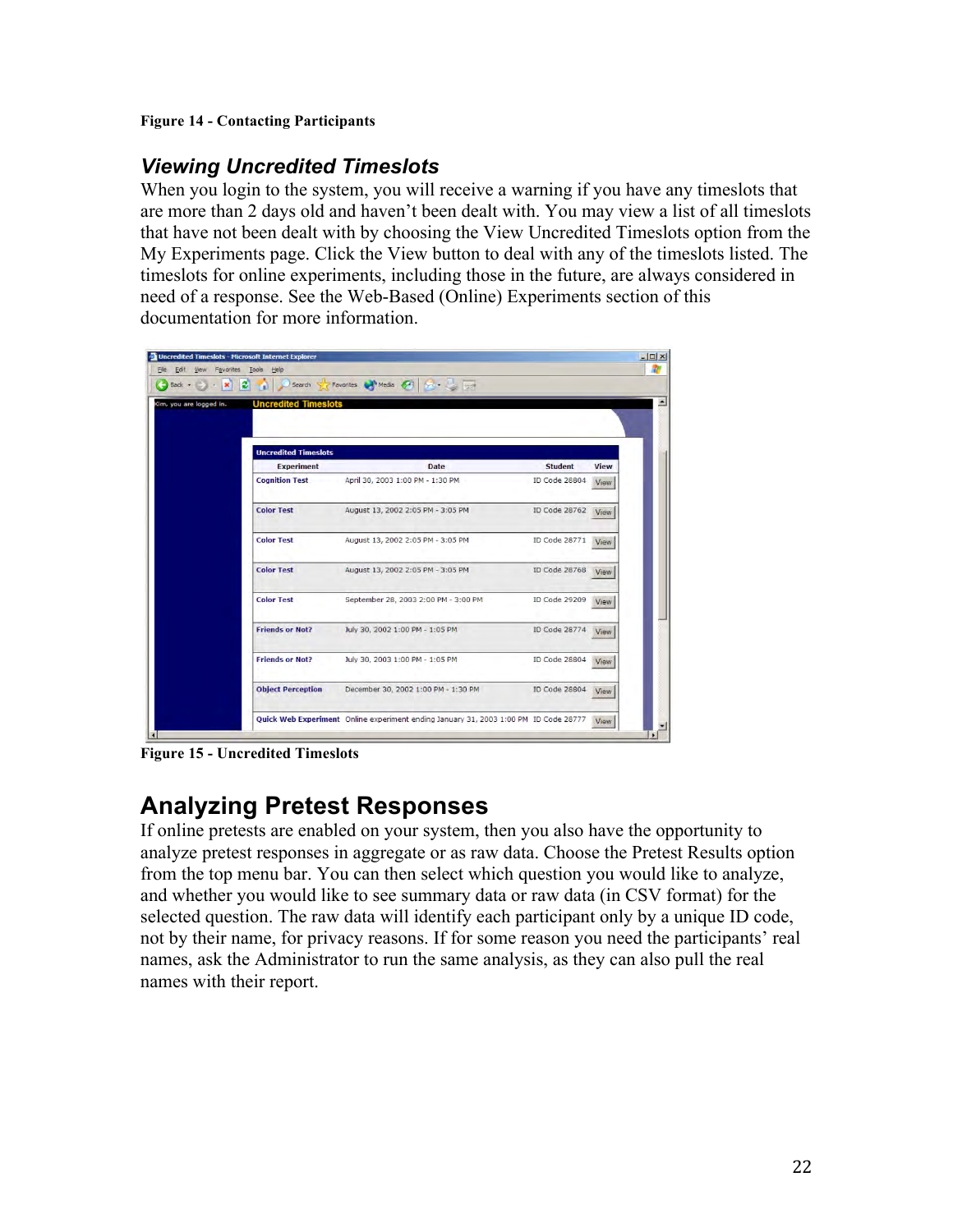

**Figure 16 - Pretest Response Analysis**

## *Pretest Qualification Analysis*

If you would like to get an idea of how many students meet a set of requirements (for help in setting pretest restrictions on your experiment), use the Pretest Qualification Analysis link from the Pretest Responses page. Using this feature, you can select multiple questions (only questions that qualify for experiment participation restriction are listed), and then the desired responses for those questions, and you will see how many students meet those criteria.

If enabled, you may also contact students and invite them to participate in any of your experiments. Be sure to include information about how to sign up for the experiment in your communication to them, as a direct link to the experiment is not provided in the email. The email is sent in a fashion that protects the students' identities from the experimenter.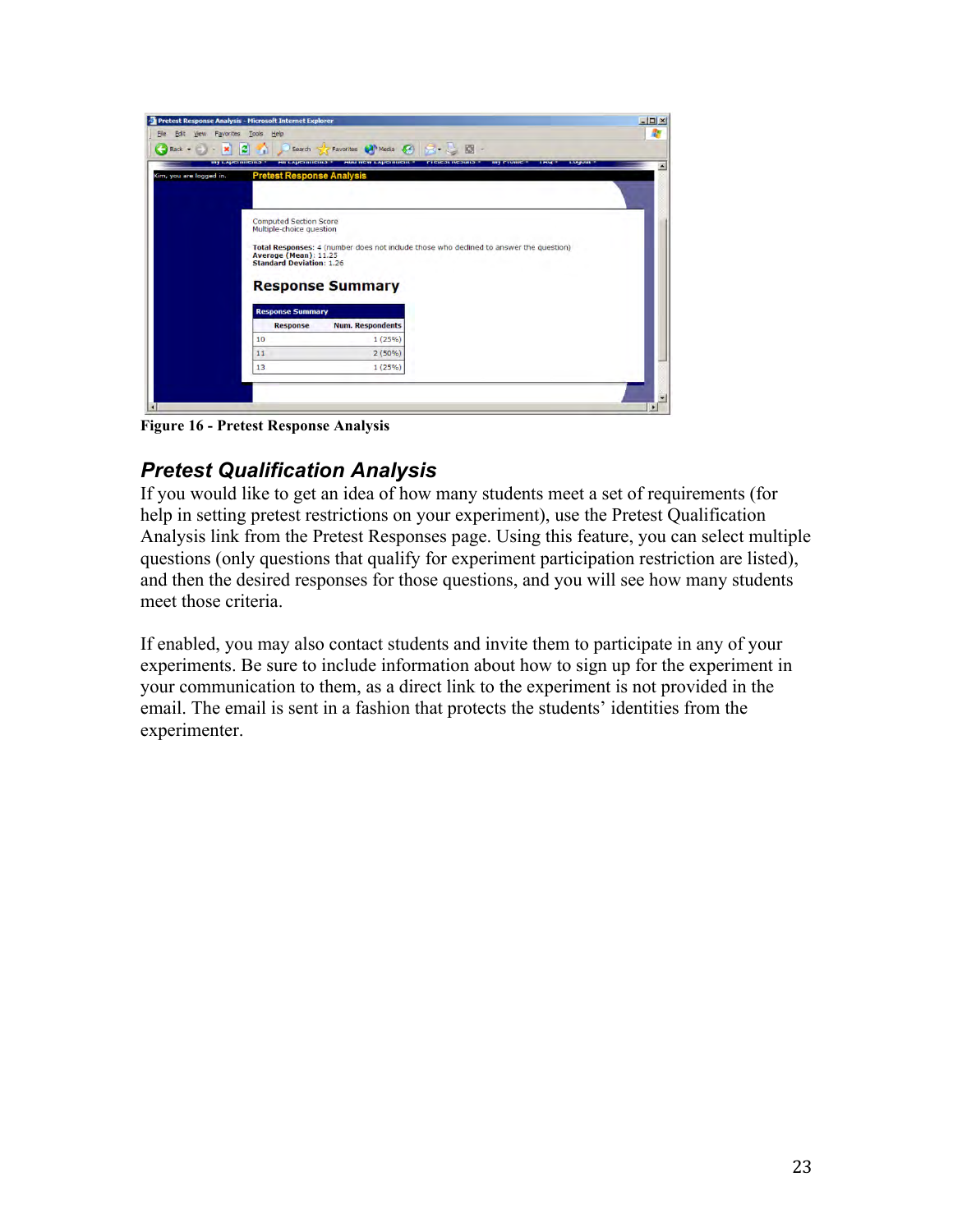## **Frequently Asked Questions (FAQ)**

*How do I recruit participants for an experiment (and can I go into classes to recruit)?* Recruitment will be easier with the system. Students will be able to log onto the website and discover which experiments are currently active, how many participants are required, and which time slots are available for testing. Most departments that use the web-based recruitment see a 30% increase in the number of participants taking part in studies. However, classroom based recruitment of students will have to change with the new system. Experimenters will now have to go into a class to recruit participants by advertising their study on the website, and not by passing out an email signup sheet. Signup sheets do not allow the system to monitor study availability, nor assign credit accurately (unless you manually insert each participant into the system). Therefore, the recommended strategy for classroom recruitment is to go into a class, announce what your experiment is and that it is part of the participant pool. Then encourage the students to sign up as soon as possible, and if need be, hand out a small flyer to remind the students of the experiment's name.

#### *I am running a two-part experiment. How do I enter this in the system?*

Two-part experiments are typically where a student participates in the first part of the experiment, then the second part some time later. Here is one method of entering this in the system:

Create Experiment A as the first part, and Experiment B as the second part. Make Experiment A a pre-requisite for Experiment B. This will ensure that only those who have participated or signed up for (depending on the Pre-Requisite Leniency setting in your system) Experiment A can participate in the second part of the experiment.

Sometimes there is a concern that students will not sign up for Experiment B. To incent them to do so, you can weight the credits in favor of Experiment B, if this is acceptable to your IRB. For example, if the total experiment (both parts) is worth 2 credits, you could make Experiment A worth 0.5 credits and Experiment B worth 1.5 credits. You could even do a 0 and 2 credit valuation if necessary.

The next issue has to do with spacing (time-wise) of the experiments. Some experiments are such that they require the two sessions to be spaced apart. Let's say the 2 sessions should occur approximately a week apart. To handle this, the simple solution is to create all timeslots for Experiment A on alternating weeks, and all timeslots for Experiment B on alternating weeks during the opposite weeks (i.e. Experiment A has timeslots during Weeks 1 and 3, and Experiment B has timeslots during weeks 2 and 4). Since you can add more timeslots during the semester, you may choose to only make timeslots available for the current and following week, at any given time, and add more timeslots as time progresses.

The example above can be easily expanded to account for experiments with more followon sessions (i.e. a three-part experiment). There are plans to add a feature that will require students to sign up for both the first and follow-on sessions of a multi-part experiment at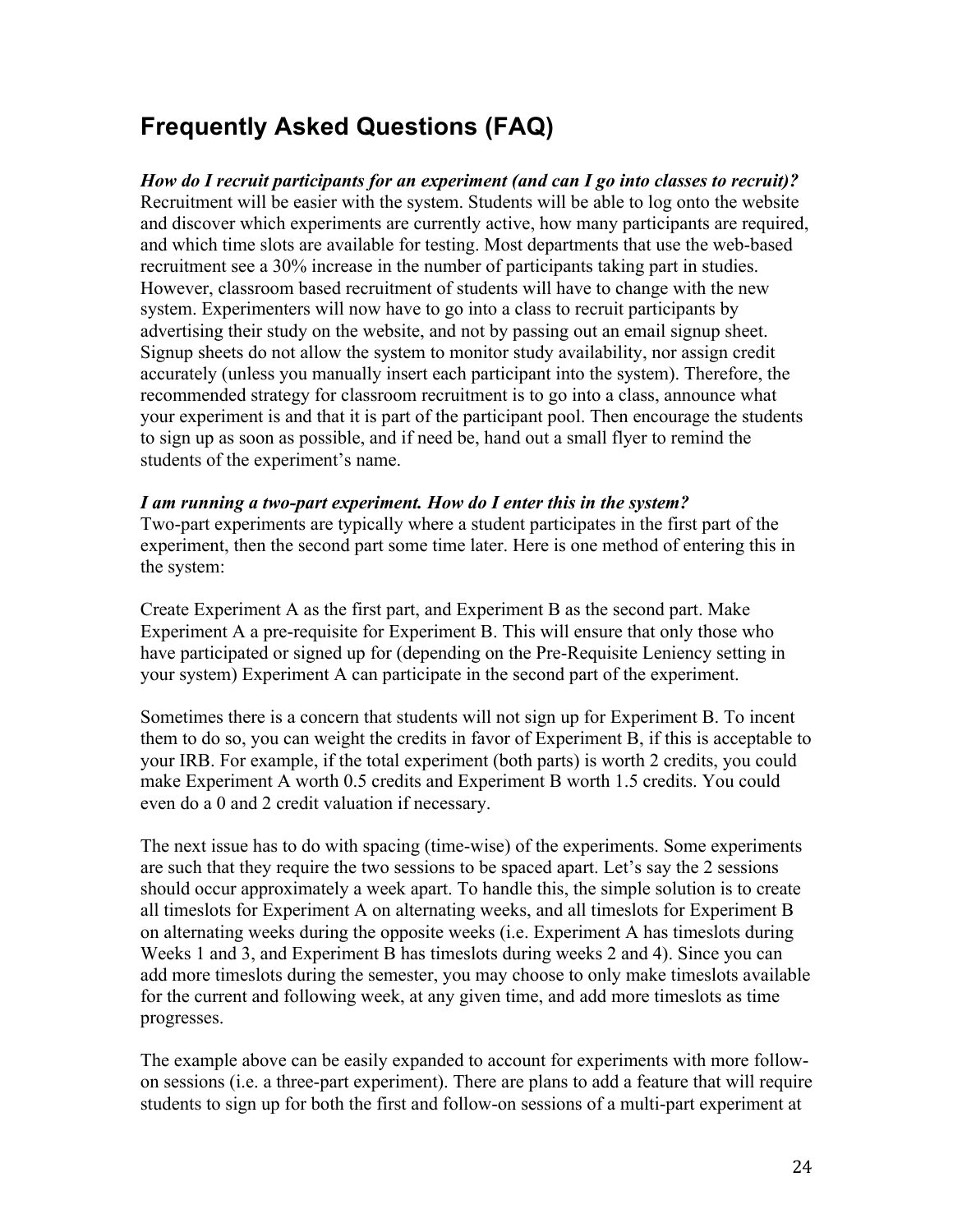the same time, in a future release of the software.

#### *What is the best way to setup a for-pay experiment?*

You may set it up as a pay experiment only (indication a compensation amount), or a credit experiment if it is for both pay and credits. See the Experiments for Pay section of this documentation for more information (Page7).

#### *I want a participant to participate in an upcoming session, but the system says it is too late for them to sign up. What do I do?*

If enabled, you can perform a manual sign-up. See the Manual Sign-Up section of this documentation (see Page 18).

#### *Where are email notifications to me sent?*

Email notifications (e.g. sign-up notices) are sent to either an address derived from your user ID or your alternate email address. See the Email Address Options section of this documentation for more information (Page 6).

#### *How do I deal with dyads?*

A dyad is an experiment which requires a pair of people to participate, but often the second participant is not a "real" participant, but rather a colleague of the experimenter who is "colluding" with the experimenter as part of the experiment itself.

You do not need to deal with dyads in the system itself. Participants cannot see how many people have signed up for a timeslot, nor how many spaces are available for a timeslot. So, your "fake" participant can just act like a real participant and the real participant will be unaware of this.

#### *I have finished running my experiment. What should I do?*

So it does not clutter the list of experiments for participants, you should make the experiment Inactive. See the Updating an Experiment section of this documentation for more information (Page 12).

#### *Who has access to my experiments?*

All users can see the information about your experiments and the available timeslots. Administrators and the principal investigator are the only people who can see who has signed up, and modify the experiment.